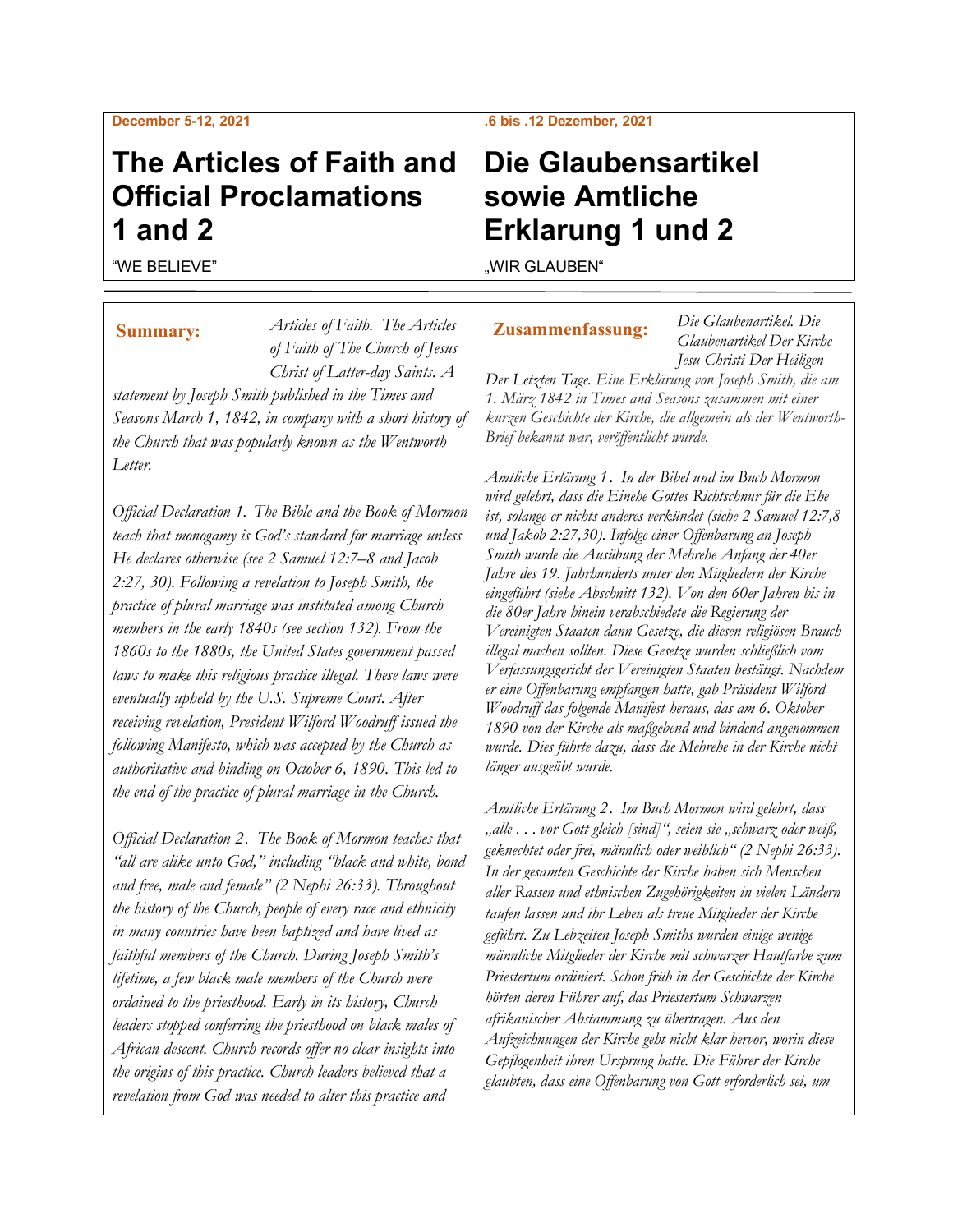| Wie Welche großen<br><b>What major Christian</b><br><b>Ergänzende</b><br><b>Supplemental</b><br>christlichen Religionen<br><b>Jüdische und</b><br>religions have Articles<br><b>Jewish and</b><br>haben Glaubensartikel?<br><b>Heilige Land</b><br>of Faith?<br><b>Holy Land</b><br>In England gab es Sechs<br><b>Einsichte</b><br>In England, there was an<br><b>Insights</b><br>Artikeln von 1539, in dem<br>Act of Six Articles of 1539<br>sechs katholische Glaubensrichtungen erklärt<br>declaring six key Catholic beliefs. At the<br>wurden. Zu dieser Zeit war die Verleugnung<br>time, denial was punishable by law with a<br>gesetzlich bestraft, wobei der Tod eines<br>heretic's death automatically set for<br>Ketzers automatisch für die Ablehnung der<br>repudiation of transubstantiation, denying<br>Transsubstantiation, die Verweigerung der<br>the authority of clerical celibacy, vows of<br>Autorität des klerikalen Zölibats, des<br>chastity, and other things. Then, the<br>Keuschheitsgelübdes und anderer Dinge<br>festgelegt wurde. Dann leitete die<br>Anglican Church derived 39 Articles of<br>Anglikanische Kirche 39 Religionsartikel von 42<br>Religion from a former 42 articles that were<br>Artikeln ab, die unter der Katholischen Maria I.<br>overturned under the Catholic Mary I, yet,<br>aufgehoben wurden, jedoch unter Elisabeth I.<br>under Elizabeth I they were reformed. The<br>reformiert wurden. Die Schriften waren in<br>writings were couched in uncertain<br>unsicherer Sprache abgefasst, so dass eine<br>language, so that a broader definition of<br>breitere Definition des Glaubens, die römisch-<br>faith, excluding Roman Catholics and others,<br>katholische und andere ausschloss, und immer<br>and still included items of Protestant beliefs.<br>noch Elemente des protestantischen Glaubens<br>Elizabeth sought to pull the people of her<br>enthielt. Elizabeth versuchte, die Menschen<br>realm under one umbrella of faith that still<br>ihres Reiches unter einen Glaubensschirm zu<br>ziehen, der immer noch individuelle<br>allowed for individual interpretation. The<br>Interpretationen zuließ. Die Artikel wurden<br>articles were designed to establish the<br>entworfen, um die Vorrangstellung der<br>preeminence of the Anglican church, with<br>anglikanischen Kirche mit Elizabeth 1 an der<br>Elizabeth 1 at its head. They cancelled<br>Spitze zu begründen. Sie hoben katholischen<br>Catholic beliefs such as transubstantiation,<br>Glauben wie die Transsubstantiation auf,<br>affirmed the authority of the Bible, allowed<br>bekräftigten die Autorität der Bibel, erlaubten<br>marriage of clergy and the right of the<br>die Eheschließung von Geistlichen und das<br>reigning monarch to change church policy.<br>Recht des regierenden Monarchen, die<br>In 1571 the English Parliament made<br>Kirchenpolitik zu ändern. 1571 machte das<br>englische Parlament den Gehorsam gegenüber<br>obedience to the 39 Articles a legal<br>den 39 Artikeln zu einer gesetzlichen<br>obligation, although that statute is no longer<br>Verpflichtung, obwohl dieses Gesetz nicht<br>viable. They remain the basis of the<br>mehr gültig ist. Sie bleiben bis heute die<br>Anglican religion until now. The far-reaching<br>Grundlage der anglikanischen Religion. Die<br>effect of the 39 Articles in Protestant faith is<br>weitreichende Wirkung der 39 protestantischen<br>still seen in Protestant religions throughout<br>Glaubensartikel wird noch immer in den | prayerfully sought guidance. The revelation came to Church<br>President Spencer W. Kimball and was affirmed to other<br>Church leaders in the Salt Lake Temple on June 1, 1978.<br>The revelation removed all restrictions with regard to race<br>that once applied to the priesthood. |  | Priestertum gegolten hatten. | an dieser Gepflogenheit etwas zu ändern, und suchten im Gebet<br>um Führung. Die Offenbarung erging an den Präsidenten der<br>Kirche, Spencer W. Kimball, und wurde weiteren Führern der<br>Kirche am 1. Juni 1978 im Salt-Lake-Tempel bestätigt.<br>Durch die Offenbarung wurden alle Einschränkungen im<br>Hinblick auf die Rasse aufgehoben, die einst für das |
|--------------------------------------------------------------------------------------------------------------------------------------------------------------------------------------------------------------------------------------------------------------------------------------------------------------------------------------------------------------------------------------------------------------------------------------------------------------------------------------------------------------------------------------------------------------------------------------------------------------------------------------------------------------------------------------------------------------------------------------------------------------------------------------------------------------------------------------------------------------------------------------------------------------------------------------------------------------------------------------------------------------------------------------------------------------------------------------------------------------------------------------------------------------------------------------------------------------------------------------------------------------------------------------------------------------------------------------------------------------------------------------------------------------------------------------------------------------------------------------------------------------------------------------------------------------------------------------------------------------------------------------------------------------------------------------------------------------------------------------------------------------------------------------------------------------------------------------------------------------------------------------------------------------------------------------------------------------------------------------------------------------------------------------------------------------------------------------------------------------------------------------------------------------------------------------------------------------------------------------------------------------------------------------------------------------------------------------------------------------------------------------------------------------------------------------------------------------------------------------------------------------------------------------------------------------------------------------------------------------------------------------------------------------------------------------------------------------------------------------------------------------------------------------------------------------------------------------------------------------------------------------------------------------------------------------------------------------------------------------------------------------------------------------------------------------------------------------------------------------------------------------------------------------------------------------------------------------------------------------------------------------------------------------------------------------------------------------------------------------------------------------------------------------------------------------------------------------------------------------------------------------------------------------------------------------|----------------------------------------------------------------------------------------------------------------------------------------------------------------------------------------------------------------------------------------------------------------------------------------|--|------------------------------|-------------------------------------------------------------------------------------------------------------------------------------------------------------------------------------------------------------------------------------------------------------------------------------------------------------------------------------------------------------------|
|                                                                                                                                                                                                                                                                                                                                                                                                                                                                                                                                                                                                                                                                                                                                                                                                                                                                                                                                                                                                                                                                                                                                                                                                                                                                                                                                                                                                                                                                                                                                                                                                                                                                                                                                                                                                                                                                                                                                                                                                                                                                                                                                                                                                                                                                                                                                                                                                                                                                                                                                                                                                                                                                                                                                                                                                                                                                                                                                                                                                                                                                                                                                                                                                                                                                                                                                                                                                                                                                                                                                                              |                                                                                                                                                                                                                                                                                        |  |                              |                                                                                                                                                                                                                                                                                                                                                                   |

protestantischen Religionen weltweit gesehen.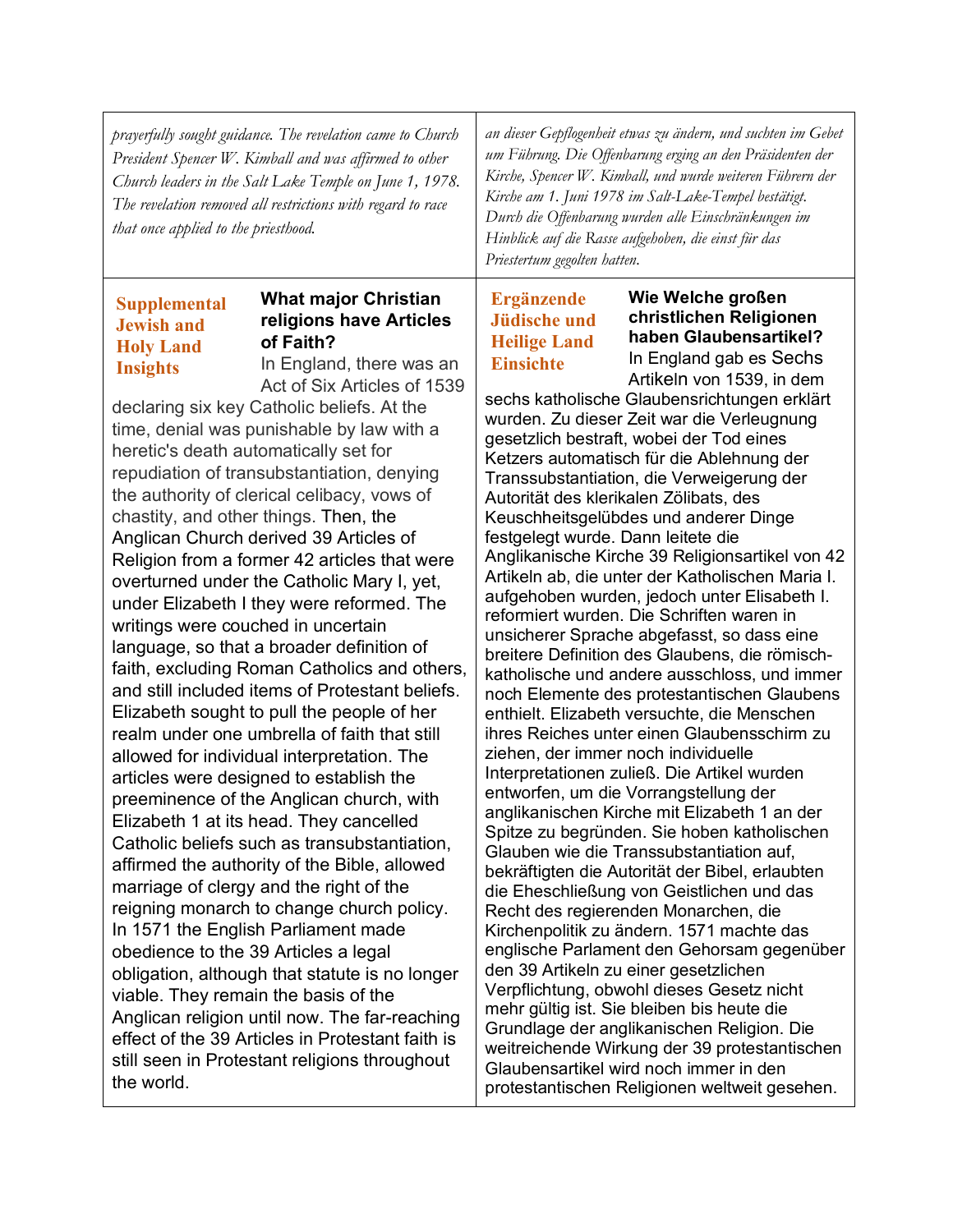# **When did the Jews get their Articles of Faith?**

By the time the Crusaders were approaching the Holy Land, a prominent Jewish philosopher, Moses Maimonides (1138- 1204), began collecting the writings and interpretations of other Jewish sages to codify and centralize them. As previously mentioned, in his work "The Guide to the Perplexed," Maimonides included 'Thirteen Articles of Faith.' The first three articles declared that God cannot be explained. That is probably the first published Jewish work that (in most Judaic studies) eliminated reference to the anthropomorphic nature of God. An understanding of the 'humanlike' nature of God was known to the Jews at the time of Jesus. The Old Testament, as well as the Dead Sea Scrolls contain several references to God in 'human terms.' As the true nature of God is seen to diminish in history, true religion faded away.

## **What do the Jewish Articles of Faith include?**

"The great Jewish philosopher Maimonides argued for the existence of God from the idea of motion. Everything in the universe is moving, and since we know that movement is finite, it must have started somewhere, hence the idea of the Prime Mover, i.e., God. "In the final analysis, however, there is no direct positive evidence of the existence of God. It can be argued that if there were such evidence then there would be no virtue in believing in Him. Ultimately it is a question of faith." "Perhaps the most famous of the various formulations of dogmas is the Thirteen Principles of Faith of Maimonides. Originally written in Arabic, this creed is the basis of the *Yigdal* hymn which is part of the daily service and is usually recited at the conclusion of the Friday evening synagogue service. The 13 fundamentals are: (**1**) The existence of God, which is perfect; (**2**) God is 'one' in every sense of the word; (**3**) God has no body or physical attributes;

#### **Wann bekamen die Juden ihre Glaubensartikel?**

Als sich die Kreuzfahrer dem Heiligen Land näherten, begann ein prominenter jüdischer Philosoph, Moses Maimonides (1138-1204), die Schriften und Interpretationen anderer jüdischer Weiser zu sammeln, um sie zu kodifizieren und zu zentralisieren. Wie bereits erwähnt, fügte Maimonides in seinem Werk "The Guide to the Perplexed" "Dreizehn Glaubensartikel" hinzu. Die ersten drei Artikel erklärten, dass Gott nicht erklärt werden kann. Dies ist wahrscheinlich das erste veröffentlichte jüdische Werk, das (in den meisten jüdischen Studien) den Hinweis auf die anthropomorphe Natur Gottes eliminierte. Ein Verständnis der "menschlichen" Natur Gottes war den Juden zur Zeit Jesu bekannt. Sowohl das Alte Testament als auch die Schriftrollen vom Toten Meer enthalten mehrere Hinweise auf Gott in "menschlichen Begriffen". Da die wahre Natur Gottes in der Geschichte schwindet, verblasst die wahre Religion.

### **Was beinhalten die jüdischen Glaubensartikel?**

"Der große jüdische Philosoph Maimonides argumentierte für die Existenz Gottes aus der Idee der Bewegung. Alles im Universum bewegt sich, und da wir wissen, dass Bewegung endlich ist, muss sie irgendwo angefangen haben, daher die Idee des Prime Mover, d.h. Gott. "Letztendlich gibt es jedoch keinen direkten positiven Beweis für die Existenz Gottes. Es kann argumentiert werden, dass es keine Tugend wäre, an Ihn zu glauben, wenn es solche Beweise gäbe. Letztlich ist es eine Glaubensfrage." "Die vielleicht berühmteste der verschiedenen Dogmenformulierungen sind die Dreizehn Glaubensprinzipien des Maimonides. Dieses ursprünglich auf Arabisch verfasste Glaubensbekenntnis ist die Grundlage der Yigdal-Hymne, die Teil des täglichen Gottesdienstes ist und normalerweise am Ende des Synagogengottesdienstes am Freitagabend rezitiert wird. Die 13 Grundlagen sind: (**1**) Die Existenz Gottes, die vollkommen ist; (**2**) Gott ist im wahrsten Sinne des Wortes "eins"; (3) Gott hat keine körperlichen oder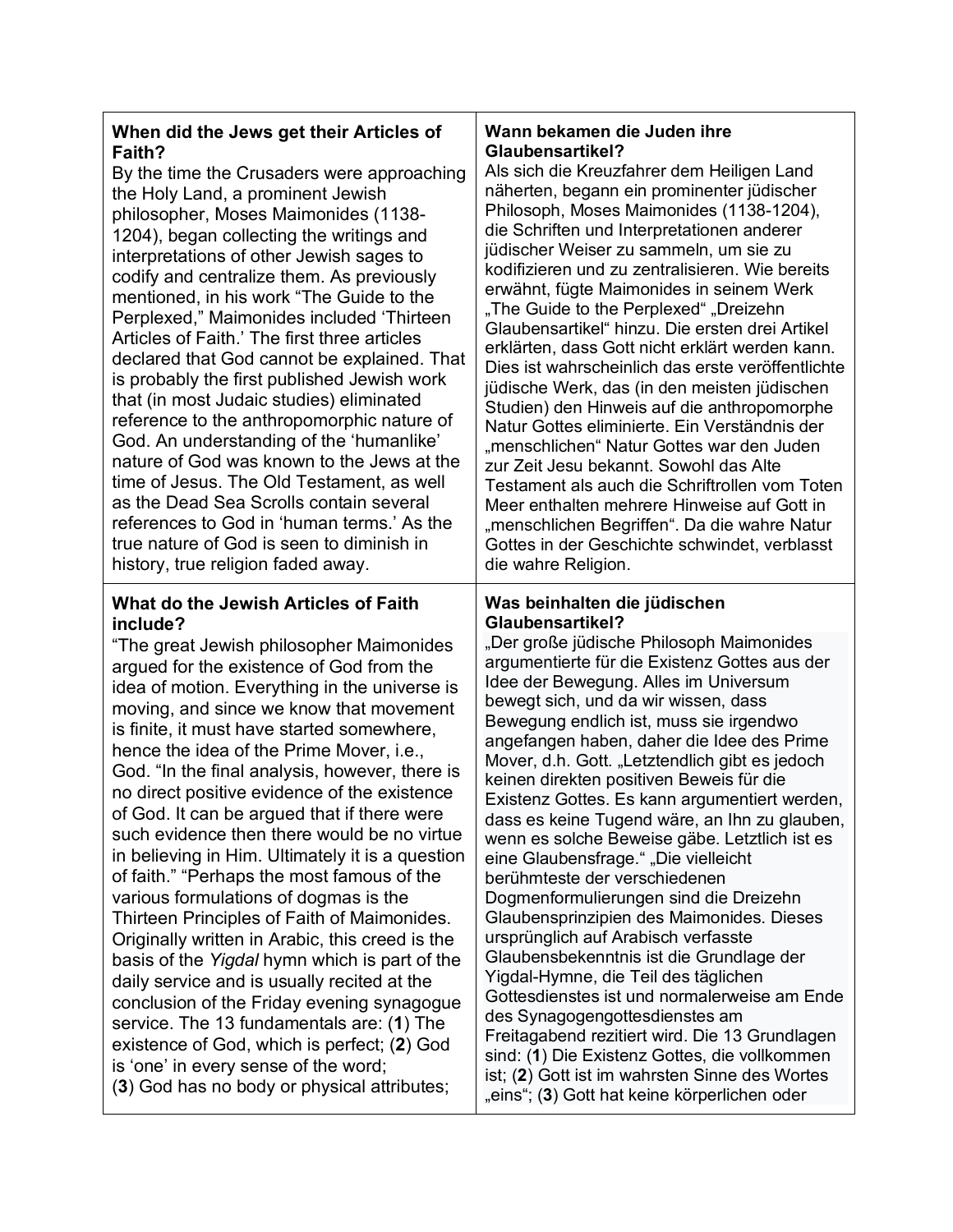| Kraft gesetzt; (10) Gott kennt die Handlungen<br>the actions of men; (11) God rewards and<br>der Menschen; (11) Gott belohnt und bestraft;<br>punishes; (12) the Messiah will ultimately<br>(12) der Messias wird letztendlich kommen;<br>come; and (13) the dead will be resurrected.<br>und (13) die Toten werden auferstehen.<br>(Encyclopedia Judaica Jr.)<br>(Enzyklopädie Judaica Jr.)                                                                                                                                                                                                                                                                                                                                                                                                                                                                                                                                                                                                                                                                                                                                                                                                                                                                                                                                                                                                                                                                                                                                                                                                                                                                                                         |                                                                                                                                                                                                                                                                                                                                                                                                                                                                                                                                                                                                                                                                                                                                                                                                                                                                                                                                                                                                                                                                                                                                                                                                                                                                                                                                                                                                                                                                                                                                                                                                                                                                                                                                                                                                               |
|------------------------------------------------------------------------------------------------------------------------------------------------------------------------------------------------------------------------------------------------------------------------------------------------------------------------------------------------------------------------------------------------------------------------------------------------------------------------------------------------------------------------------------------------------------------------------------------------------------------------------------------------------------------------------------------------------------------------------------------------------------------------------------------------------------------------------------------------------------------------------------------------------------------------------------------------------------------------------------------------------------------------------------------------------------------------------------------------------------------------------------------------------------------------------------------------------------------------------------------------------------------------------------------------------------------------------------------------------------------------------------------------------------------------------------------------------------------------------------------------------------------------------------------------------------------------------------------------------------------------------------------------------------------------------------------------------|---------------------------------------------------------------------------------------------------------------------------------------------------------------------------------------------------------------------------------------------------------------------------------------------------------------------------------------------------------------------------------------------------------------------------------------------------------------------------------------------------------------------------------------------------------------------------------------------------------------------------------------------------------------------------------------------------------------------------------------------------------------------------------------------------------------------------------------------------------------------------------------------------------------------------------------------------------------------------------------------------------------------------------------------------------------------------------------------------------------------------------------------------------------------------------------------------------------------------------------------------------------------------------------------------------------------------------------------------------------------------------------------------------------------------------------------------------------------------------------------------------------------------------------------------------------------------------------------------------------------------------------------------------------------------------------------------------------------------------------------------------------------------------------------------------------|
| How is marriage viewed in Judaism?<br>One of the greatest rituals and covenants<br>that Jews maintain is that of marriage and,<br>subsequently, family life. Notice in the<br>following excerpts the similarities of<br>practices in the Church of Jesus Christ of<br>Latter-day Saints to the Jewish practices<br>that seem to come from ancient times. The<br>ritual of marriage in Judaism is considered<br>without end; there is no statement, "Until<br>death do you part." The canopy or huppah is<br>reflective of the ancient temple. In some<br>cases, the huppah is a <i>tallit</i> , the garment<br>that reminds a Jew of the covenants and<br>commandments he has bound to himself. A<br>minyan or "prayer circle" is formed at the<br>marriage. Two witnesses are also present.<br>As in all religious ceremonies, men are<br>separated from women on two sides of the<br>room or hall. Head covering is also required.<br>Blessings are given to the bride and groom.<br>"In Jewish teaching, marriage is considered<br>the ideal human state and a basic social<br>institution established by God at the time of<br>Creation. Both the Bible and the rabbis<br>reject celibacy as unnatural and harmful to<br>the human personality, and insist upon the<br>need for marriage, not only for purposes of<br>procreation, but also for companionship and<br>human self-fulfillment: 'It is not good that<br>man be alone; I will make a help meet for<br>him' (Genesis 2:18) and 'He who has no wife<br>is not a proper man; he lives without joy,<br>blessing and goodness.' The successful<br>marriage in the eyes of the prophets and the<br>rabbis was the most perfect symbol of a | Wie wird die Ehe im Judentum betrachtet?<br>Eines der größten Rituale und Bündnisse, die<br>Juden aufrechterhalten, ist das der Ehe und<br>später des Familienlebens. Beachten Sie in<br>den folgenden Auszügen die Ähnlichkeiten der<br>Praktiken in der Kirche Jesu Christi der<br>Heiligen der Letzten Tage mit den jüdischen<br>Praktiken, die aus alter Zeit zu stammen<br>scheinen. Das Hochzeitsritual im Judentum gilt<br>als endlos; es gibt keine Aussage "Bis der Tod<br>scheidet". Der Baldachin oder Huppah spiegelt<br>den alten Tempel wider. In einigen Fällen ist<br>die Huppa ein Tallit, das Gewand, das einen<br>Juden an die Bündnisse und Gebote erinnert,<br>die er an sich selbst gebunden hat. Bei der<br>Heirat wird ein Minjan oder "Gebetskreis"<br>gebildet. Auch zwei Zeugen sind anwesend.<br>Wie bei allen religiösen Zeremonien werden<br>Männer von Frauen auf zwei Seiten des<br>Raumes oder der Halle getrennt. Außerdem ist<br>eine Kopfbedeckung erforderlich. Das<br>Brautpaar wird gesegnet. "In der jüdischen<br>Lehre gilt die Ehe als idealer menschlicher<br>Zustand und als grundlegende soziale<br>Einrichtung, die Gott zur Zeit der Schöpfung<br>errichtet hat. Sowohl die Bibel als auch die<br>Rabbiner lehnen das Zölibat als unnatürlich<br>und schädlich für die menschliche<br>Persönlichkeit ab und bestehen auf der<br>Notwendigkeit der Ehe, nicht nur zum Zwecke<br>der Fortpflanzung, sondern auch zur<br>Gemeinschaft und zur menschlichen<br>Selbstverwirklichung: "Dann sprach Gott, der<br>Herr: Es ist nicht gut, dass der Mensch allein<br>bleibt. Ich will ihm eine Hilfe machen, die ihm<br>entspricht." (1. Mose 2:18) und "Wer keine Frau<br>hat, ist kein richtiger Mann; er lebt ohne<br>Freude, Segen und Güte." Die erfolgreiche Ehe |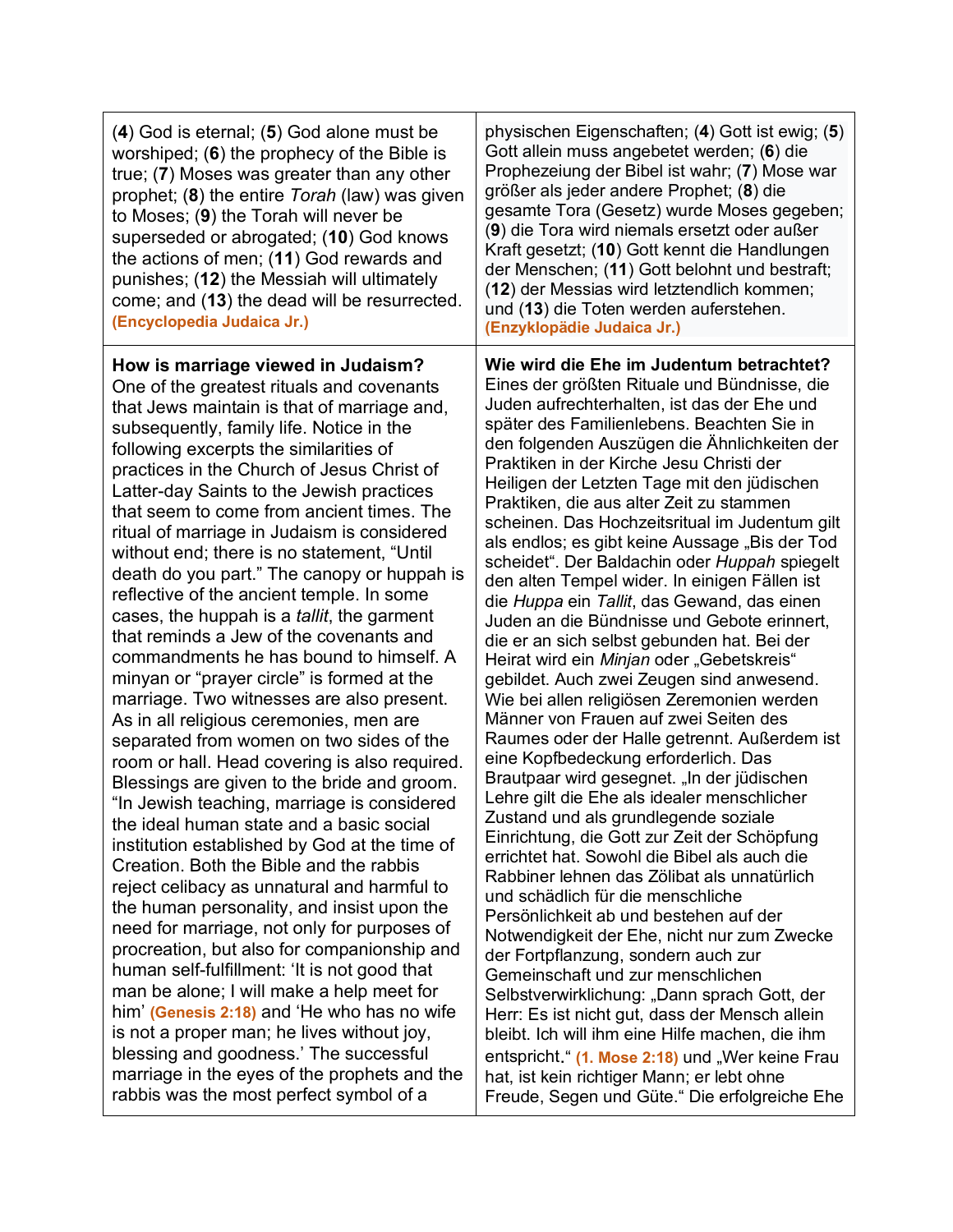| meaningful and purposeful relationship and<br>was taken by them as the closest<br>approximation to the idealized relationship<br>between God and Israel, and between Israel<br>and the Torah. The laws of marriage and the<br>customs and practices of the marriage<br>ceremony which developed over the<br>generations are numerous and varied, but all<br>take as their goal the glorification of<br>marriage as a sanctified state and the desire<br>to facilitate to the greatest possible extent<br>the maintenance of a successful and<br>harmonious marriage." (Encyclopedia Judaica<br>$Jr$ .) | war in den Augen der Propheten und Rabbiner<br>das vollkommenste Symbol für eine sinnvolle<br>und zielführende Beziehung und wurde von<br>ihnen als die engste Annäherung an die<br>idealisierte Beziehung zwischen Gott und Israel<br>angesehen, und zwischen Israel und der Tora.<br>Die Gesetze der Ehe und die über<br>Generationen gewachsenen Sitten und<br>Gebräuche der Eheschließung sind zahlreich<br>und vielfältig, haben aber alle die<br>Verherrlichung der Ehe als geheiligten Zustand<br>und den Wunsch zum Ziel, die<br>Aufrechterhaltung der Ehe möglichst zu<br>erleichtern eine erfolgreiche und harmonische<br>Ehe." (Enzyklopädie Judaica Jr.) |
|--------------------------------------------------------------------------------------------------------------------------------------------------------------------------------------------------------------------------------------------------------------------------------------------------------------------------------------------------------------------------------------------------------------------------------------------------------------------------------------------------------------------------------------------------------------------------------------------------------|----------------------------------------------------------------------------------------------------------------------------------------------------------------------------------------------------------------------------------------------------------------------------------------------------------------------------------------------------------------------------------------------------------------------------------------------------------------------------------------------------------------------------------------------------------------------------------------------------------------------------------------------------------------------|
| How is plural marriage viewed in Jewish                                                                                                                                                                                                                                                                                                                                                                                                                                                                                                                                                                | Wie wird die Mehrehe in der jüdischen                                                                                                                                                                                                                                                                                                                                                                                                                                                                                                                                                                                                                                |
| history?                                                                                                                                                                                                                                                                                                                                                                                                                                                                                                                                                                                               | <b>Geschichte gesehen?</b>                                                                                                                                                                                                                                                                                                                                                                                                                                                                                                                                                                                                                                           |
| In Judaism, where polygamy was once                                                                                                                                                                                                                                                                                                                                                                                                                                                                                                                                                                    | Im Judentum, wo Polygamie einst akzeptiert                                                                                                                                                                                                                                                                                                                                                                                                                                                                                                                                                                                                                           |
| accepted, it later was rescinded. "The                                                                                                                                                                                                                                                                                                                                                                                                                                                                                                                                                                 | wurde, wurde sie später wieder aufgehoben.                                                                                                                                                                                                                                                                                                                                                                                                                                                                                                                                                                                                                           |
| biblical idea of marriage was essentially                                                                                                                                                                                                                                                                                                                                                                                                                                                                                                                                                              | "Die biblische Idee der Ehe war im                                                                                                                                                                                                                                                                                                                                                                                                                                                                                                                                                                                                                                   |
| monogamous, although polygamy was                                                                                                                                                                                                                                                                                                                                                                                                                                                                                                                                                                      | Wesentlichen monogam, obwohl Polygamie in                                                                                                                                                                                                                                                                                                                                                                                                                                                                                                                                                                                                                            |
| common among the upper classes of                                                                                                                                                                                                                                                                                                                                                                                                                                                                                                                                                                      | den oberen Gesellschaftsschichten weit                                                                                                                                                                                                                                                                                                                                                                                                                                                                                                                                                                                                                               |
| society. Among the rabbis, polygamy was                                                                                                                                                                                                                                                                                                                                                                                                                                                                                                                                                                | verbreitet war. Unter den Rabbinern war                                                                                                                                                                                                                                                                                                                                                                                                                                                                                                                                                                                                                              |
| almost unknown, but it was not until the 11th                                                                                                                                                                                                                                                                                                                                                                                                                                                                                                                                                          | Polygamie fast unbekannt, aber erst im 11.                                                                                                                                                                                                                                                                                                                                                                                                                                                                                                                                                                                                                           |
| century that multiple marriages were legally                                                                                                                                                                                                                                                                                                                                                                                                                                                                                                                                                           | Jahrhundert wurden Mehrfachehen gesetzlich                                                                                                                                                                                                                                                                                                                                                                                                                                                                                                                                                                                                                           |
| prohibited. Then an enactment associated                                                                                                                                                                                                                                                                                                                                                                                                                                                                                                                                                               | verboten. Dann wurde eine mit dem Namen                                                                                                                                                                                                                                                                                                                                                                                                                                                                                                                                                                                                                              |
| with the name of Rabbenu Gershom ben                                                                                                                                                                                                                                                                                                                                                                                                                                                                                                                                                                   | Rabbenu Gershom ben Judah verbundene                                                                                                                                                                                                                                                                                                                                                                                                                                                                                                                                                                                                                                 |
| Judah was promulgated which established                                                                                                                                                                                                                                                                                                                                                                                                                                                                                                                                                                | Verordnung erlassen, die die Monogamie als                                                                                                                                                                                                                                                                                                                                                                                                                                                                                                                                                                                                                           |
| monogamy as the legal norm for all the Jews                                                                                                                                                                                                                                                                                                                                                                                                                                                                                                                                                            | Rechtsnorm für alle in Europa lebenden Juden                                                                                                                                                                                                                                                                                                                                                                                                                                                                                                                                                                                                                         |
| living in Europe." (Encyclopedia Judaica Jr.)                                                                                                                                                                                                                                                                                                                                                                                                                                                                                                                                                          | festlegte." (Encyklopädia Judaica Jr.)                                                                                                                                                                                                                                                                                                                                                                                                                                                                                                                                                                                                                               |
| Polygamy has been illegal in Israel since                                                                                                                                                                                                                                                                                                                                                                                                                                                                                                                                                              | Polygamie ist in Israel seit 1977 illegal und wird                                                                                                                                                                                                                                                                                                                                                                                                                                                                                                                                                                                                                   |
| 1977 and is punishable by up to five years in                                                                                                                                                                                                                                                                                                                                                                                                                                                                                                                                                          | mit bis zu fünf Jahren Gefängnis bestraft. Viele                                                                                                                                                                                                                                                                                                                                                                                                                                                                                                                                                                                                                     |
| prison. However, many Bedouin don't know                                                                                                                                                                                                                                                                                                                                                                                                                                                                                                                                                               | Beduinen wissen das jedoch nicht, weil Israel                                                                                                                                                                                                                                                                                                                                                                                                                                                                                                                                                                                                                        |
| that, because Israel has rarely enforced that                                                                                                                                                                                                                                                                                                                                                                                                                                                                                                                                                          | dieses Gesetz selten durchgesetzt hat und es                                                                                                                                                                                                                                                                                                                                                                                                                                                                                                                                                                                                                         |
| law, seeing it as an internal ethnic issue.                                                                                                                                                                                                                                                                                                                                                                                                                                                                                                                                                            | als ein internes ethnisches Problem betrachtet.                                                                                                                                                                                                                                                                                                                                                                                                                                                                                                                                                                                                                      |
| According to Israeli government data, at                                                                                                                                                                                                                                                                                                                                                                                                                                                                                                                                                               | Nach Angaben der israelischen Regierung sind                                                                                                                                                                                                                                                                                                                                                                                                                                                                                                                                                                                                                         |
| least 20 percent of Bedouin (Moslem)                                                                                                                                                                                                                                                                                                                                                                                                                                                                                                                                                                   | mindestens 20 Prozent der beduinischen                                                                                                                                                                                                                                                                                                                                                                                                                                                                                                                                                                                                                               |
| families are polygamous.                                                                                                                                                                                                                                                                                                                                                                                                                                                                                                                                                                               | (muslimischen) Familien polygam.                                                                                                                                                                                                                                                                                                                                                                                                                                                                                                                                                                                                                                     |
| (www.nbcnews.com/ news/world/polygamy-                                                                                                                                                                                                                                                                                                                                                                                                                                                                                                                                                                 | (www.nbcnews.com/news/world/polygamy-                                                                                                                                                                                                                                                                                                                                                                                                                                                                                                                                                                                                                                |
| persists-among-israel-s-bedouins-women-are-                                                                                                                                                                                                                                                                                                                                                                                                                                                                                                                                                            | persists-among-israel-s-bedouins-women-are-                                                                                                                                                                                                                                                                                                                                                                                                                                                                                                                                                                                                                          |
| pushing-change-n922296) Among the recently                                                                                                                                                                                                                                                                                                                                                                                                                                                                                                                                                             | pushing-change-n922296) Unter den kürzlich                                                                                                                                                                                                                                                                                                                                                                                                                                                                                                                                                                                                                           |
| arrived Ethiopian Jews who believe they are                                                                                                                                                                                                                                                                                                                                                                                                                                                                                                                                                            | angekommenen äthiopischen Juden, die                                                                                                                                                                                                                                                                                                                                                                                                                                                                                                                                                                                                                                 |
| descendants of Solomon through the                                                                                                                                                                                                                                                                                                                                                                                                                                                                                                                                                                     | glauben, Nachkommen Salomos durch die                                                                                                                                                                                                                                                                                                                                                                                                                                                                                                                                                                                                                                |
| "Queen of Sheba," marriage was officially                                                                                                                                                                                                                                                                                                                                                                                                                                                                                                                                                              | "Königin von Sheba" zu sein," die Ehe war                                                                                                                                                                                                                                                                                                                                                                                                                                                                                                                                                                                                                            |
| monogamous, in practice, however,                                                                                                                                                                                                                                                                                                                                                                                                                                                                                                                                                                      | offiziell monogam, in der Praxis gingen                                                                                                                                                                                                                                                                                                                                                                                                                                                                                                                                                                                                                              |
| Ethiopian Jewish men often entered                                                                                                                                                                                                                                                                                                                                                                                                                                                                                                                                                                     | äthiopische jüdische Männer jedoch häufig                                                                                                                                                                                                                                                                                                                                                                                                                                                                                                                                                                                                                            |
| polygamous unions with a second wife, or                                                                                                                                                                                                                                                                                                                                                                                                                                                                                                                                                               | polygame Ehen mit einer zweiten Frau oder                                                                                                                                                                                                                                                                                                                                                                                                                                                                                                                                                                                                                            |
| relations with a common-law wife, a                                                                                                                                                                                                                                                                                                                                                                                                                                                                                                                                                                    | Beziehungen mit einer Ehefrau, einer                                                                                                                                                                                                                                                                                                                                                                                                                                                                                                                                                                                                                                 |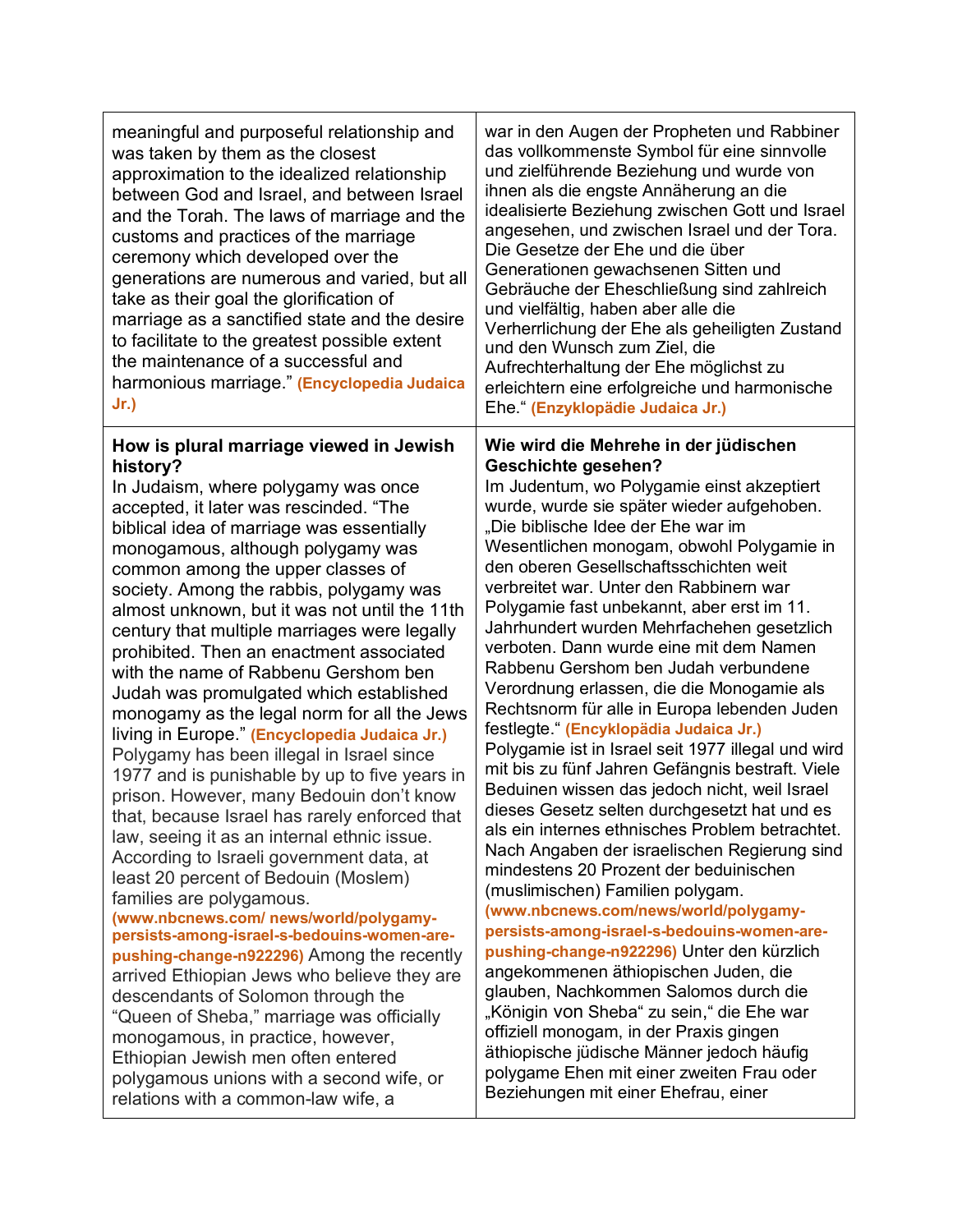| concubine, a slave (barya), or a divorced<br>woman ( <i>galamotta</i> ) who was searching for<br>"protection" in Ethiopian terms.<br>(https://jwa.org/encyclopedia/ article/ethiopian-<br>jewish-women)                                                                                                                                                                                                                                                                                                                                                                                                                                                                                                                                                                                                                                                                                                                                                                                                                                                                                                                                                                                                                                                                                                                                                                                                                                                                                                                                                                                                                                                                                          | Konkubine, einer Sklavin (barya) oder einer<br>geschiedenen Frau (galamotta) ein, der in<br>äthiopischen Begriffen nach "Schutz" suchte.<br>(https://jwa.org/encyclopedia/article/ethiopian-<br>jewish-women)                                                                                                                                                                                                                                                                                                                                                                                                                                                                                                                                                                                                                                                                                                                                                                                                                                                                                                                                                                                                                                                                                                                                                                                                                                                                                                                                                                                                                                                                                                                                                                                                 |
|--------------------------------------------------------------------------------------------------------------------------------------------------------------------------------------------------------------------------------------------------------------------------------------------------------------------------------------------------------------------------------------------------------------------------------------------------------------------------------------------------------------------------------------------------------------------------------------------------------------------------------------------------------------------------------------------------------------------------------------------------------------------------------------------------------------------------------------------------------------------------------------------------------------------------------------------------------------------------------------------------------------------------------------------------------------------------------------------------------------------------------------------------------------------------------------------------------------------------------------------------------------------------------------------------------------------------------------------------------------------------------------------------------------------------------------------------------------------------------------------------------------------------------------------------------------------------------------------------------------------------------------------------------------------------------------------------|---------------------------------------------------------------------------------------------------------------------------------------------------------------------------------------------------------------------------------------------------------------------------------------------------------------------------------------------------------------------------------------------------------------------------------------------------------------------------------------------------------------------------------------------------------------------------------------------------------------------------------------------------------------------------------------------------------------------------------------------------------------------------------------------------------------------------------------------------------------------------------------------------------------------------------------------------------------------------------------------------------------------------------------------------------------------------------------------------------------------------------------------------------------------------------------------------------------------------------------------------------------------------------------------------------------------------------------------------------------------------------------------------------------------------------------------------------------------------------------------------------------------------------------------------------------------------------------------------------------------------------------------------------------------------------------------------------------------------------------------------------------------------------------------------------------|
| What are some of the additional<br>traditional practices in Jewish<br>marriages?<br>Other details of Jewish marriage are<br>included to explain interesting cultural and<br>traditional practices. "A Jewish marriage<br>consists, from the point of view of rabbinic<br>law, of two separate acts, called kiddushin<br>and nissu'in, which were originally<br>performed at an interval of a year or more<br>apart, but which from the 12th century<br>onward became united in one ceremony.<br>"Kiddushin is a legal act of acquisition of the<br>bride by the groom: by handing over an<br>object of value (usually a simple ring) to the<br>bride in the presence of two witnesses and<br>reciting the formula, 'Behold, you are<br>consecrated unto me with this ring according<br>to the law of Moses and Israel,' the groom<br>signifies his intent to reserve the bride<br>exclusively to himself, and by accepting the<br>ring the bride signifies her consent. (The<br>halakhah also recognizes the validity of<br>kiddushin performed through the writing of a<br>contract or through actual cohabitation, but<br>both these methods became obsolete at an<br>early date and today kiddushin is uniquely<br>performed through the transference of an<br>object of value.)" "Kiddushin is thus a legally<br>binding form of betrothal, but it must be<br>followed by nissu'in, the marriage proper, for<br>the couple to be considered completely<br>married. In the nissu'in ceremony, the bride<br>is led under a canopy (huppah) symbolic of<br>the groom's house, and benedictions are<br>recited, after which the couple may legally<br>live together." (Encyclopedia Judaica Jr.) | Was sind einige der zusätzlichen<br>traditionellen Praktiken in jüdischen Ehen?<br>Andere Details der jüdischen Ehe sind<br>enthalten, um interessante kulturelle und<br>traditionelle Praktiken zu erklären. "Eine<br>jüdische Ehe besteht aus der Sicht des<br>rabbinischen Gesetzes aus zwei getrennten<br>Akten, Kiddushin und Nissu'in genannt, die<br>ursprünglich im Abstand von einem Jahr oder<br>mehr vollzogen wurden, sich aber ab dem 12.<br>Jahrhundert vereinigten in einer Zeremonie.<br>"Kiddushin ist ein legaler Akt des Erwerbs der<br>Braut durch den Bräutigam: indem er der Braut<br>in Anwesenheit zweier Zeugen einen<br>Wertgegenstand (meist ein einfacher Ring)<br>übergibt und die Formel aufsagt: 'Siehe, du bist<br>mir geweiht' mit diesem Ring nach dem Gesetz<br>von Moses und Israel" bedeutet der Bräutigam<br>seine Absicht, die Braut ausschließlich für sich<br>selbst zu behalten, und durch die Annahme<br>des Rings bedeutet die Braut ihr<br>Einverständnis. (Die Halachah erkennt auch<br>die Gültigkeit von Kiddushin an, das durch das<br>Schreiben eines Vertrages oder durch<br>tatsächliches Zusammenleben durchgeführt<br>wird, aber beide Methoden wurden früh obsolet<br>und heute wird Kiddushin auf einzigartige<br>Weise durch die Übertragung eines<br>Wertgegenstandes durchgeführt.)" "Kiddushin<br>ist somit eine rechtsverbindliche Form der<br>Verlobung, auf die jedoch nissu'in, die<br>eigentliche Eheschließung, folgen muss, damit<br>das Paar als vollständig verheiratet gilt. Bei der<br>Nissu'in-Zeremonie wird die Braut unter einem<br>Baldachin (Huppah) geführt, der das Haus des<br>Bräutigams symbolisiert, und es werden<br>Segenssprüche rezitiert, wonach das Paar<br>legal zusammenleben kann." (Enzyklopädie<br>Judaica Jr.) |
| How are marriage obligations<br>acknowledged?<br>"The separation of the two ceremonies in                                                                                                                                                                                                                                                                                                                                                                                                                                                                                                                                                                                                                                                                                                                                                                                                                                                                                                                                                                                                                                                                                                                                                                                                                                                                                                                                                                                                                                                                                                                                                                                                        | Wie werden Ehepflichten anerkannt?<br>"Die Trennung der beiden Zeremonien in<br>talmudischer Zeit ermöglichte die Vereinbarung<br>langer Verlobungen, aber die Unsicherheiten                                                                                                                                                                                                                                                                                                                                                                                                                                                                                                                                                                                                                                                                                                                                                                                                                                                                                                                                                                                                                                                                                                                                                                                                                                                                                                                                                                                                                                                                                                                                                                                                                                 |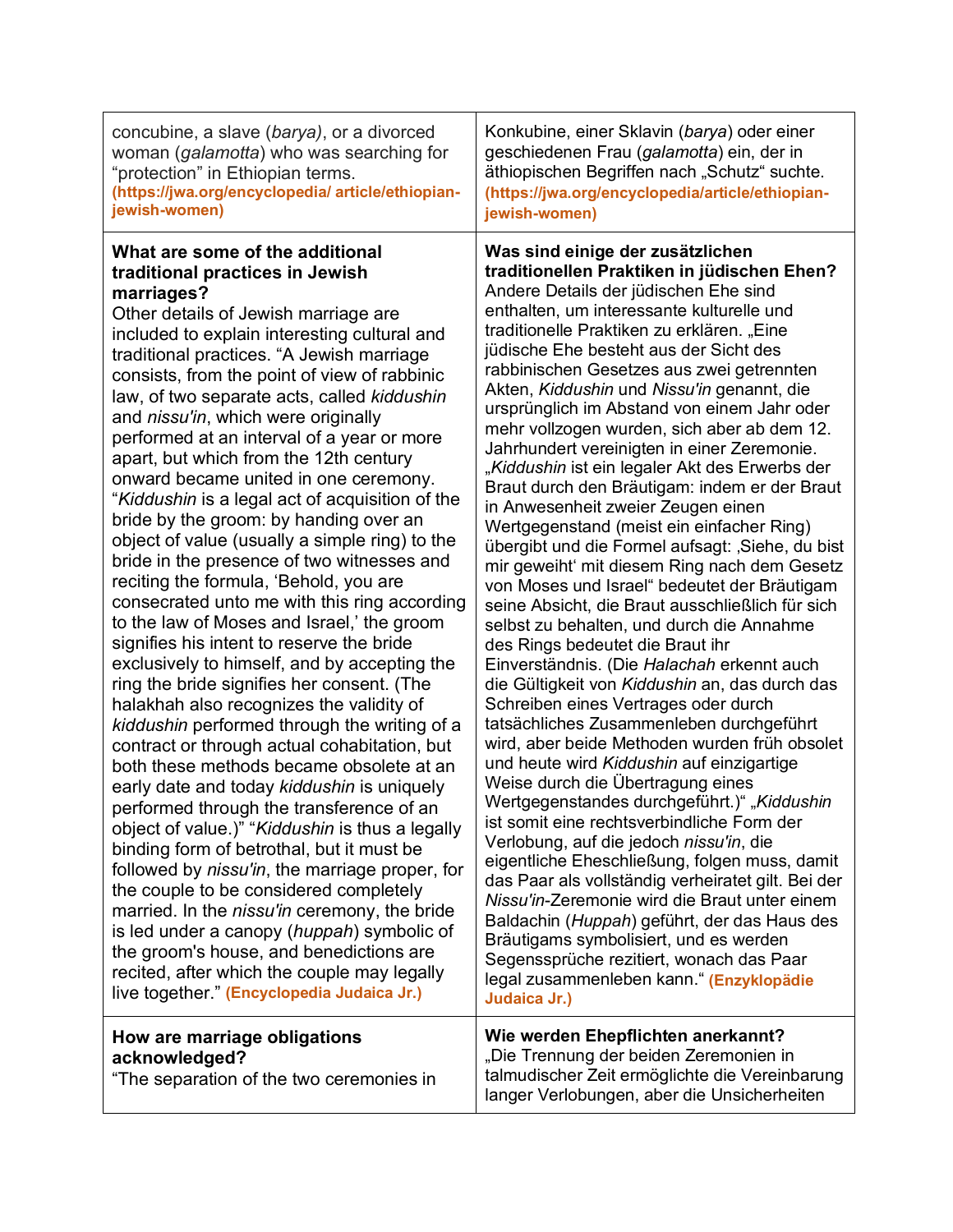| Talmudic times allowed the arrangement of<br>long betrothals, but the uncertainties of life in<br>medieval Europe made such an<br>arrangement impractical and perilous, and it<br>was for this reason that it became customary<br>to perform both ceremonies together. The<br>actual wedding ceremony as performed<br>today is an amalgam of customs and<br>traditions which developed over the<br>generations, but its basic features can be<br>summarized as follows: "Before being led to<br>the huppah the groom, in the presence of<br>witnesses, undertakes by an act of kinyan<br>(groom's acceptance) the obligations of the<br>ketubbah (marriage contract; see below). He<br>is then escorted to the place where the bride<br>is waiting and lets down the veil over her<br>face, while the rabbi pronounces the<br>blessing invoked on Rebekah, 'O sister! May<br>you grow into thousands of myriads'<br>(Genesis 24:60). (This ceremony is known in<br>Yiddish as bedeken di kale (veiling the bride)<br>and is not practiced by Sephardi Jews.) The<br>groom is then led to the <i>huppah</i> by his and<br>the bride's father, while the bride is<br>accompanied to the <i>huppah</i> by her and the<br>groom's mother." (Encyclopedia Judaica Jr.) | des Lebens im mittelalterlichen Europa<br>machten eine solche Vereinbarung unpraktisch<br>und gefährlich, und aus diesem Grund wurde<br>es üblich, beide Zeremonien zusammen<br>durchzuführen. Die eigentliche<br>Hochzeitszeremonie, wie sie heute<br>durchgeführt wird, ist eine Mischung aus<br>Bräuchen und Traditionen, die sich über<br>Generationen entwickelt haben, aber ihre<br>Grundzüge lassen sich wie folgt<br>zusammenfassen: "Bevor der Bräutigam zur<br>Huppa geführt wird, unternimmt er im Beisein<br>von Zeugen eine Handlung von Kinyan<br>(Annahme des Bräutigams) die Verpflichtungen<br>der ketubbah (Ehevertrag; siehe unten). Dann<br>wird er zu dem Ort geleitet, an dem die Braut<br>wartet, und lässt den Schleier über ihrem<br>Gesicht herunter, während der Rabbi den auf<br>Rebekka angerufenen Segen ausspricht: "O<br>Schwester! Mögen Sie zu Tausenden von<br>Myriaden wachsen" (Genesis 24:60). (Diese<br>Zeremonie ist auf Jiddisch als bedeken di kale<br>(Verschleierung der Braut) bekannt und wird<br>von sephardischen Juden nicht praktiziert.) Der<br>Bräutigam wird dann von seinem und dem<br>Brautvater zur Huppa geführt, während die<br>Braut von ihr zur Huppa begleitet wird und die<br>Mutter des Bräutigams." (Enzyklopädie Judaica<br>Jr. |
|-------------------------------------------------------------------------------------------------------------------------------------------------------------------------------------------------------------------------------------------------------------------------------------------------------------------------------------------------------------------------------------------------------------------------------------------------------------------------------------------------------------------------------------------------------------------------------------------------------------------------------------------------------------------------------------------------------------------------------------------------------------------------------------------------------------------------------------------------------------------------------------------------------------------------------------------------------------------------------------------------------------------------------------------------------------------------------------------------------------------------------------------------------------------------------------------------------------------------------------------------------------------|--------------------------------------------------------------------------------------------------------------------------------------------------------------------------------------------------------------------------------------------------------------------------------------------------------------------------------------------------------------------------------------------------------------------------------------------------------------------------------------------------------------------------------------------------------------------------------------------------------------------------------------------------------------------------------------------------------------------------------------------------------------------------------------------------------------------------------------------------------------------------------------------------------------------------------------------------------------------------------------------------------------------------------------------------------------------------------------------------------------------------------------------------------------------------------------------------------------------------------------------------------------------------------------------------|
| What is done in the marriage "prayer<br>circle?"<br>"The ceremony proper (customarily performed<br>in the presence of at least a <i>minyan</i> of (at least<br>10) males-a precautionary measure<br>eliminating the possibility of secret marriages)<br>then begins with the recitation of the marriage<br>blessing over a goblet of wine, from which<br>both bride and groom drink. The groom then<br>places the ring on the forefinger of the bride's<br>right hand and in the presence of two<br>witnesses repeats the marriage formula.<br>Kiddushin has now been performed, and in<br>order to separate it from the nissu'in which is<br>to follow, the ketubbah (marriage contract) is<br>read out loud. Seven marriage blessings are<br>then recited over a second goblet of wine and<br>the ceremony concludes with the groom                                                                                                                                                                                                                                                                                                                                                                                                                             | Was wird im "Gebetskreis" der Ehe<br>getan?<br>"Die eigentliche Zeremonie (üblicherweise in<br>Anwesenheit von mindestens einem Minjan<br>von (mindestens 10) Männern durchgeführt -<br>eine Vorsichtsmaßnahme, die die Möglichkeit<br>geheimer Ehen ausschließt) beginnt dann mit<br>der Rezitation des Hochzeitssegens über<br>einem Kelch Wein, aus dem Braut und<br>Bräutigam trinken. Der Bräutigam legt dann<br>den Ring auf den Zeigefinger der rechten<br>Hand der Braut und wiederholt in<br>Anwesenheit von zwei Zeugen die<br>Eheformel. Kiddushin ist nun durchgeführt<br>worden, und um es vom folgenden Nissu'in<br>zu trennen, wird die ketubbah (Ehevertrag)<br>laut vorgelesen. Sieben Ehesegen werden<br>dann über einem zweiten Kelch Wein rezitiert<br>und die Zeremonie endet damit, dass der                                                                                                                                                                                                                                                                                                                                                                                                                                                                               |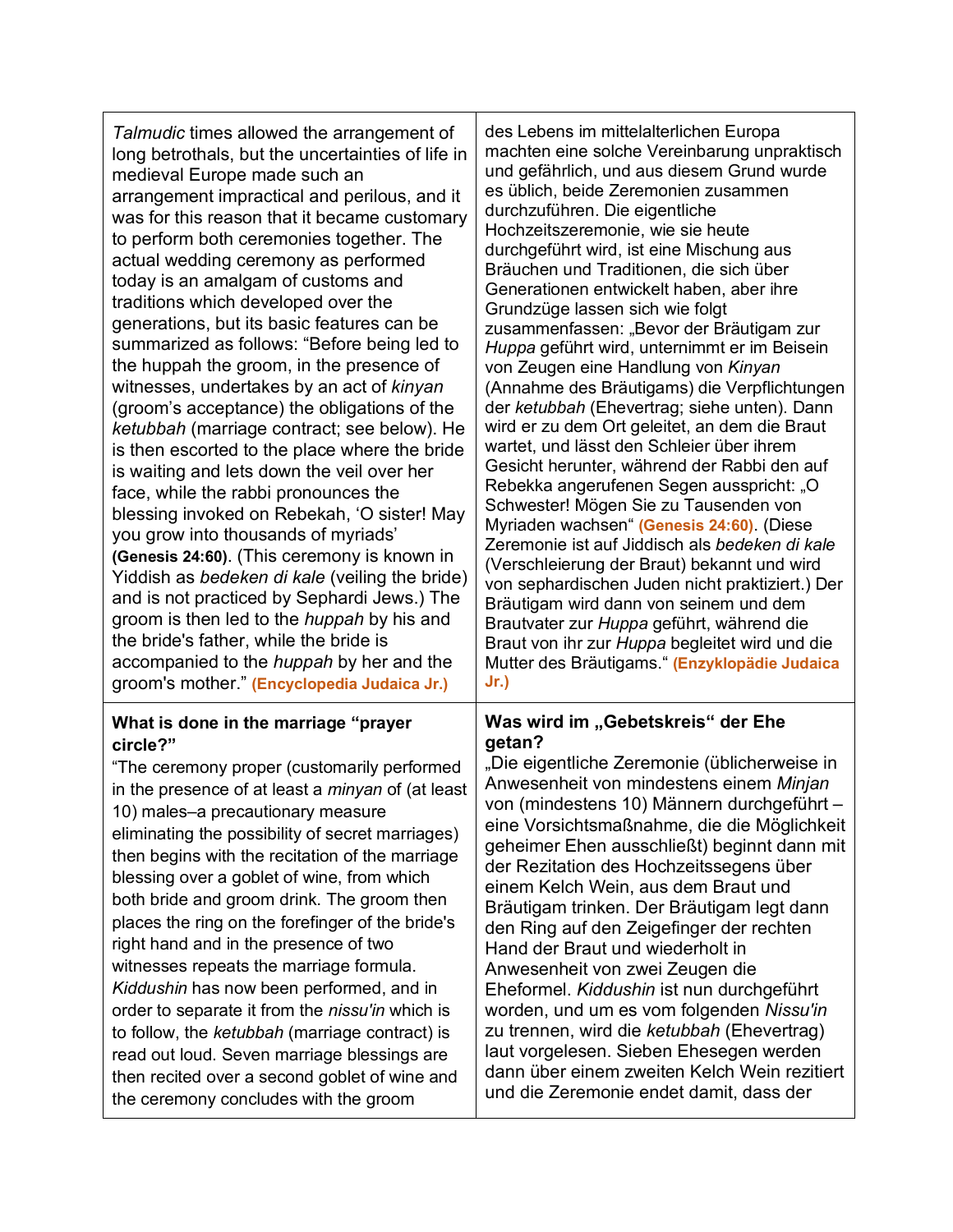| crushing a glass under his right foot, as a sign<br>of mourning over the destruction of the<br>Temple. To the rejoicing of the invited guests,<br>the couple are then led to a private room in<br>which they spend some time together, while<br>witnesses are stationed outside. After this<br>yihud (being alone together) they are finally<br>considered to be man and wife." (Encyclopedia<br>Judaica Jr.) | Bräutigam ein Glas unter seinem rechten<br>Fuß zerdrückt, als Zeichen der Trauer über<br>die Zerstörung des Tempels. Zur Freude der<br>geladenen Gäste wird das Paar dann in ein<br>privates Zimmer geführt, in dem sie einige<br>Zeit miteinander verbringen, während<br>draußen Zeugen stationiert sind. Nach<br>diesem yihud (allein zusammen) werden sie<br>schließlich als Mann und Frau betrachtet."<br>(Enzyklopädie Judaica Jr.) |
|---------------------------------------------------------------------------------------------------------------------------------------------------------------------------------------------------------------------------------------------------------------------------------------------------------------------------------------------------------------------------------------------------------------|------------------------------------------------------------------------------------------------------------------------------------------------------------------------------------------------------------------------------------------------------------------------------------------------------------------------------------------------------------------------------------------------------------------------------------------|
| How is the spiritual nature of marriage                                                                                                                                                                                                                                                                                                                                                                       | Wie wird die spirituelle Natur der Ehe im                                                                                                                                                                                                                                                                                                                                                                                                |
| emphasized in Judaism?                                                                                                                                                                                                                                                                                                                                                                                        | Judentum betont?                                                                                                                                                                                                                                                                                                                                                                                                                         |
| "Both the week before the wedding and the                                                                                                                                                                                                                                                                                                                                                                     | "Sowohl die Woche vor der Hochzeit als auch                                                                                                                                                                                                                                                                                                                                                                                              |
| week after are celebrated in special fashion.                                                                                                                                                                                                                                                                                                                                                                 | die Woche danach werden auf besondere                                                                                                                                                                                                                                                                                                                                                                                                    |
| In the synagogue on the Sabbath preceding                                                                                                                                                                                                                                                                                                                                                                     | Weise gefeiert. In der Synagoge am Sabbat                                                                                                                                                                                                                                                                                                                                                                                                |
| the marriage, the groom is called to the                                                                                                                                                                                                                                                                                                                                                                      | vor der Hochzeit wird der Bräutigam zum                                                                                                                                                                                                                                                                                                                                                                                                  |
| reading of the Torah and, in some                                                                                                                                                                                                                                                                                                                                                                             | Lesen der Tora gerufen und in einigen                                                                                                                                                                                                                                                                                                                                                                                                    |
| communities, while standing at the bimah                                                                                                                                                                                                                                                                                                                                                                      | Gemeinden an der Bima (erhöhte Kanzel)                                                                                                                                                                                                                                                                                                                                                                                                   |
| (raised pulpit) is showered with nuts and                                                                                                                                                                                                                                                                                                                                                                     | stehend mit Nüssen und Bonbons                                                                                                                                                                                                                                                                                                                                                                                                           |
| candies, in symbolic representation of                                                                                                                                                                                                                                                                                                                                                                        | überschüttet, als symbolische Darstellung des                                                                                                                                                                                                                                                                                                                                                                                            |
| everyone's wish for his fruitfulness and                                                                                                                                                                                                                                                                                                                                                                      | Wunsches aller nach seiner Fruchtbarkeit und                                                                                                                                                                                                                                                                                                                                                                                             |
| happiness. This custom is called in Yiddish                                                                                                                                                                                                                                                                                                                                                                   | Glück. Dieser Brauch heißt auf Jiddisch                                                                                                                                                                                                                                                                                                                                                                                                  |
| <i>aufrufen</i> . During the days immediately                                                                                                                                                                                                                                                                                                                                                                 | aufrufen. An den Tagen unmittelbar vor der                                                                                                                                                                                                                                                                                                                                                                                               |
| preceding the wedding, bride and groom                                                                                                                                                                                                                                                                                                                                                                        | Hochzeit sehen sich Braut und Bräutigam                                                                                                                                                                                                                                                                                                                                                                                                  |
| customarily do not see each other (the                                                                                                                                                                                                                                                                                                                                                                        | normalerweise nicht (der tatsächliche Zeitraum                                                                                                                                                                                                                                                                                                                                                                                           |
| actual period varies in different communities                                                                                                                                                                                                                                                                                                                                                                 | variiert in verschiedenen Gemeinden von einer                                                                                                                                                                                                                                                                                                                                                                                            |
| from a week to the day of the marriage), and                                                                                                                                                                                                                                                                                                                                                                  | Woche bis zum Tag der Hochzeit) und beide                                                                                                                                                                                                                                                                                                                                                                                                |
| both fast on the day of their wedding as an                                                                                                                                                                                                                                                                                                                                                                   | fasten am Tag ihrer Hochzeit als Hinweis auf                                                                                                                                                                                                                                                                                                                                                                                             |
| indication of the spiritual importance of                                                                                                                                                                                                                                                                                                                                                                     | die spirituelle Bedeutung der Ehe und die                                                                                                                                                                                                                                                                                                                                                                                                |
| marriage and the fact that they are about to                                                                                                                                                                                                                                                                                                                                                                  | Tatsache, dass sie kurz davor stehen, ein                                                                                                                                                                                                                                                                                                                                                                                                |
| start a new life together. Following the                                                                                                                                                                                                                                                                                                                                                                      | neues gemeinsames Leben zu beginnen. Im                                                                                                                                                                                                                                                                                                                                                                                                  |
| wedding ceremony, a festive meal is served,                                                                                                                                                                                                                                                                                                                                                                   | Anschluss an die Hochzeitszeremonie wird ein                                                                                                                                                                                                                                                                                                                                                                                             |
| during which the guests entertain the                                                                                                                                                                                                                                                                                                                                                                         | festliches Mahl serviert, bei dem die Gäste das                                                                                                                                                                                                                                                                                                                                                                                          |
| newlywed couple and following which the                                                                                                                                                                                                                                                                                                                                                                       | frisch vermählte Paar bewirten und im                                                                                                                                                                                                                                                                                                                                                                                                    |
| seven wedding blessings are again recited.                                                                                                                                                                                                                                                                                                                                                                    | Anschluss noch einmal die sieben                                                                                                                                                                                                                                                                                                                                                                                                         |
| The seven days following the wedding are                                                                                                                                                                                                                                                                                                                                                                      | Hochzeitssegnungen vorgetragen werden. Die                                                                                                                                                                                                                                                                                                                                                                                               |
| known as the Sheva Berakhot (seven                                                                                                                                                                                                                                                                                                                                                                            | sieben Tage nach der Hochzeit sind als Sheva                                                                                                                                                                                                                                                                                                                                                                                             |
| blessings), for festive meals in honor of the                                                                                                                                                                                                                                                                                                                                                                 | Berakhot (sieben Segnungen) bekannt, denn                                                                                                                                                                                                                                                                                                                                                                                                |
| couple are arranged each day, and at the                                                                                                                                                                                                                                                                                                                                                                      | jeden Tag werden festliche Mahlzeiten zu                                                                                                                                                                                                                                                                                                                                                                                                 |
| conclusion of each the seven wedding                                                                                                                                                                                                                                                                                                                                                                          | Ehren des Paares arrangiert, und am Ende                                                                                                                                                                                                                                                                                                                                                                                                 |
| blessings are recited in the presence of a                                                                                                                                                                                                                                                                                                                                                                    | werden die sieben Hochzeitssegen in                                                                                                                                                                                                                                                                                                                                                                                                      |
| minyan of invited guests". (Encyclopedia                                                                                                                                                                                                                                                                                                                                                                      | Anwesenheit eines Minjans der eingeladenen                                                                                                                                                                                                                                                                                                                                                                                               |
| Judaica Jr.)                                                                                                                                                                                                                                                                                                                                                                                                  | rezitiert Gäste." (Enzyklopädie Judaica Jr.)                                                                                                                                                                                                                                                                                                                                                                                             |
| How does the "perfect" wedding ring                                                                                                                                                                                                                                                                                                                                                                           | Wie bedeutet der "perfekte" Ehering eine                                                                                                                                                                                                                                                                                                                                                                                                 |
| signify an unending Jewish marriage?                                                                                                                                                                                                                                                                                                                                                                          | unendliche jüdische Ehe?                                                                                                                                                                                                                                                                                                                                                                                                                 |
| "Although the act of marriage can be                                                                                                                                                                                                                                                                                                                                                                          | "Obwohl die Eheschließung auf                                                                                                                                                                                                                                                                                                                                                                                                            |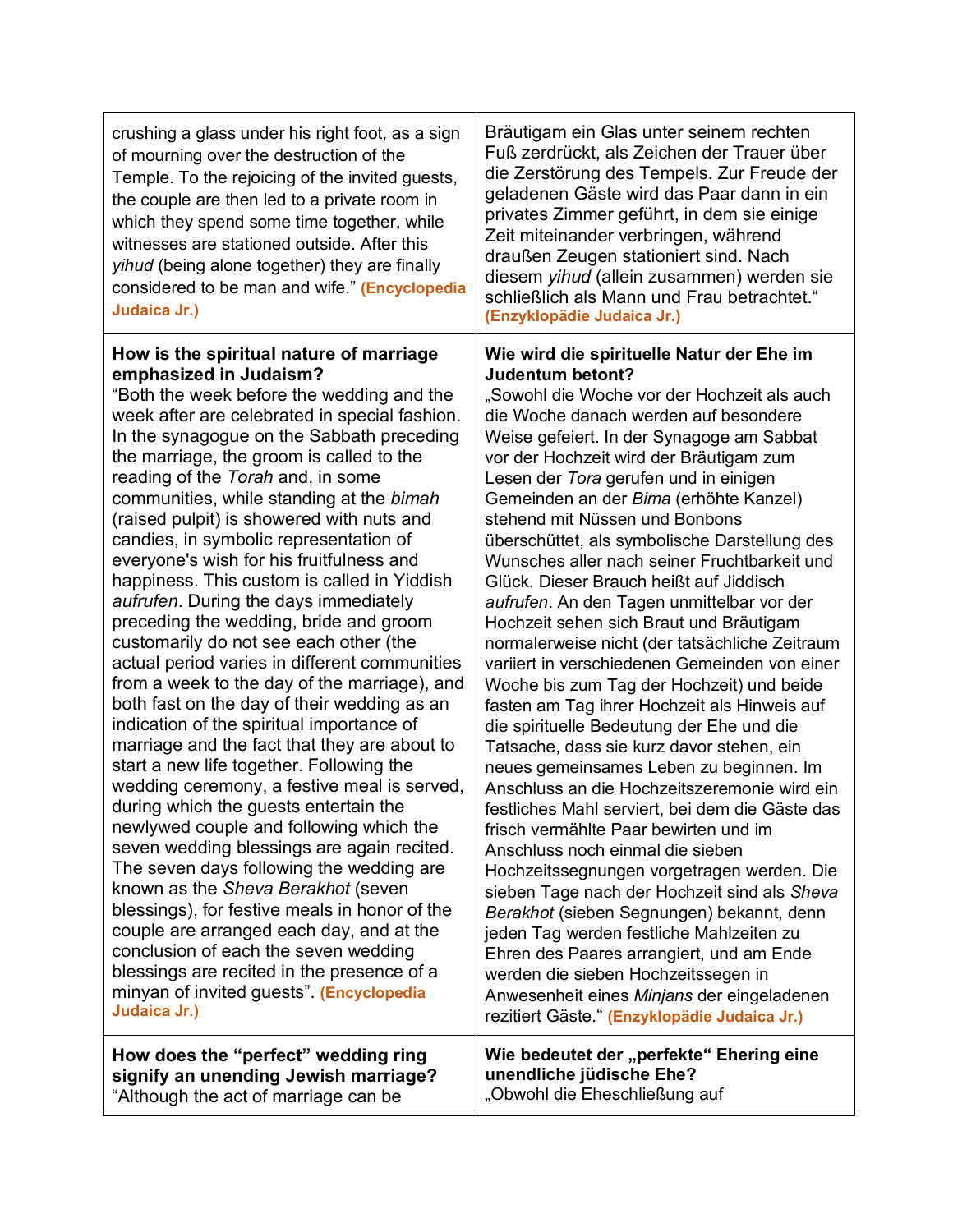effected in different ways it has become the universal Jewish practice to use a ring (except in very few oriental communities where a coin is used). By law, the ring must belong to the bridegroom, and can be constructed of any material, as long as it is free of precious stones and its value is more than a *perutah*, the smallest denomination of currency in *Talmudic* times." "The *Ketubbah* is the marriage contract, the document which records the financial obligations which the husband undertakes toward his wife consequent to their marriage. In principle, the obligations recorded in the *ketubbah* are imposed upon the husband by law, independent of the writing of the contract, but the *halakhah* (Jewish law*)* still dictates that a deed be written and that it is 'forbidden for the groom to live with the bride until he has written and delivered the *ketubbah* to her.' According to the *Talmud*, the *ketubbah* was instituted in order to protect the woman, since it imposes a monetary punishment upon the husband in the case of a divorce, and it also assures the wife at least minimal compensation upon the death of her husband. In the *ketubbah* are spelled out the minimum compensation set by law, as well as all additional sums willingly offered by the husband." **(Encyclopedia Judaica Jr.)**

### **How can the Huppah remind me of the ancient Temple?**

"Today, the term huppah refers to the decorative canopy under which the wedding ceremony is performed. Originally, however, it referred to the actual bridal chamber, the tent or room of the groom to which the bride was brought in festive procession for the marital union. The custom of setting up a canopy for the wedding ceremony was apparently not widely practiced until late in the Middle Ages, for many medieval responsa deal with the question whether the act of entering the *huppah* (canopy) was sufficient to constitute marriage or whether it was to be regarded only as a symbol which

unterschiedliche Weise erfolgen kann, ist es zur universellen jüdischen Praxis geworden, einen Ring zu verwenden (außer in sehr wenigen orientalischen Gemeinden, in denen eine Münze verwendet wird). Laut Gesetz muss der Ring dem Bräutigam gehören und kann aus jedem Material hergestellt werden, solange er frei von Edelsteinen ist und sein Wert mehr als eine *Peruta*, die kleinste Währung in talmudischer Zeit, beträgt." "Die *Ketubbah* ist der Ehevertrag, das Dokument, das die finanziellen Verpflichtungen festhält, die der Ehemann seiner Frau nach der Eheschließung gegenüber eingegangen ist. Grundsätzlich werden die in der *Ketubbah* festgehaltenen Verpflichtungen dem Ehemann unabhängig von der Vertragsabfassung gesetzlich auferlegt, aber die *Halachah* (jüdisches Gesetz) schreibt immer noch vor, dass eine Urkunde geschrieben wird und dass es "dem Bräutigam verboten ist zu leben". mit der Braut, bis er ihr die *ketubbah* geschrieben und überbracht hat." Nach dem Talmud wurde die *ketubbah* zum Schutz der Frau eingesetzt, da sie im Falle einer Scheidung dem Ehemann eine Geldstrafe auferlegt und es auch sichert der Ehefrau beim Tod ihres Ehemannes eine zumindest minimale Entschädigung zu. In der *Ketubbah* sind die gesetzlich vorgeschriebene Mindestentschädigung sowie alle vom Ehemann freiwillig angebotenen zusätzlichen Beträge angegeben." **(Enzyklopädie Judaica Jr.)**

### **Wie kann mich die Huppah an den alten Tempel erinnern?**

"Huppa bezeichnet heute den dekorativen Baldachin, unter dem die Hochzeitszeremonie stattfindet. Ursprünglich bezeichnete es jedoch das eigentliche Brautgemach, das Zelt oder Zimmer des Bräutigams, zu dem die Braut im festlichen Umzug zur Eheschließung geführt wurde. Der Brauch, für die Hochzeitszeremonie einen Baldachin aufzustellen, war offenbar bis ins späte Mittelalter nicht weit verbreitet, denn viele mittelalterliche Responsas beschäftigen sich mit der Frage, ob der Akt des Betretens der *Huppa* (Baldachin) ausreichte, um eine Ehe zu begründen, oder ob dies der Fall war nur als Symbol zu betrachten, das das Paar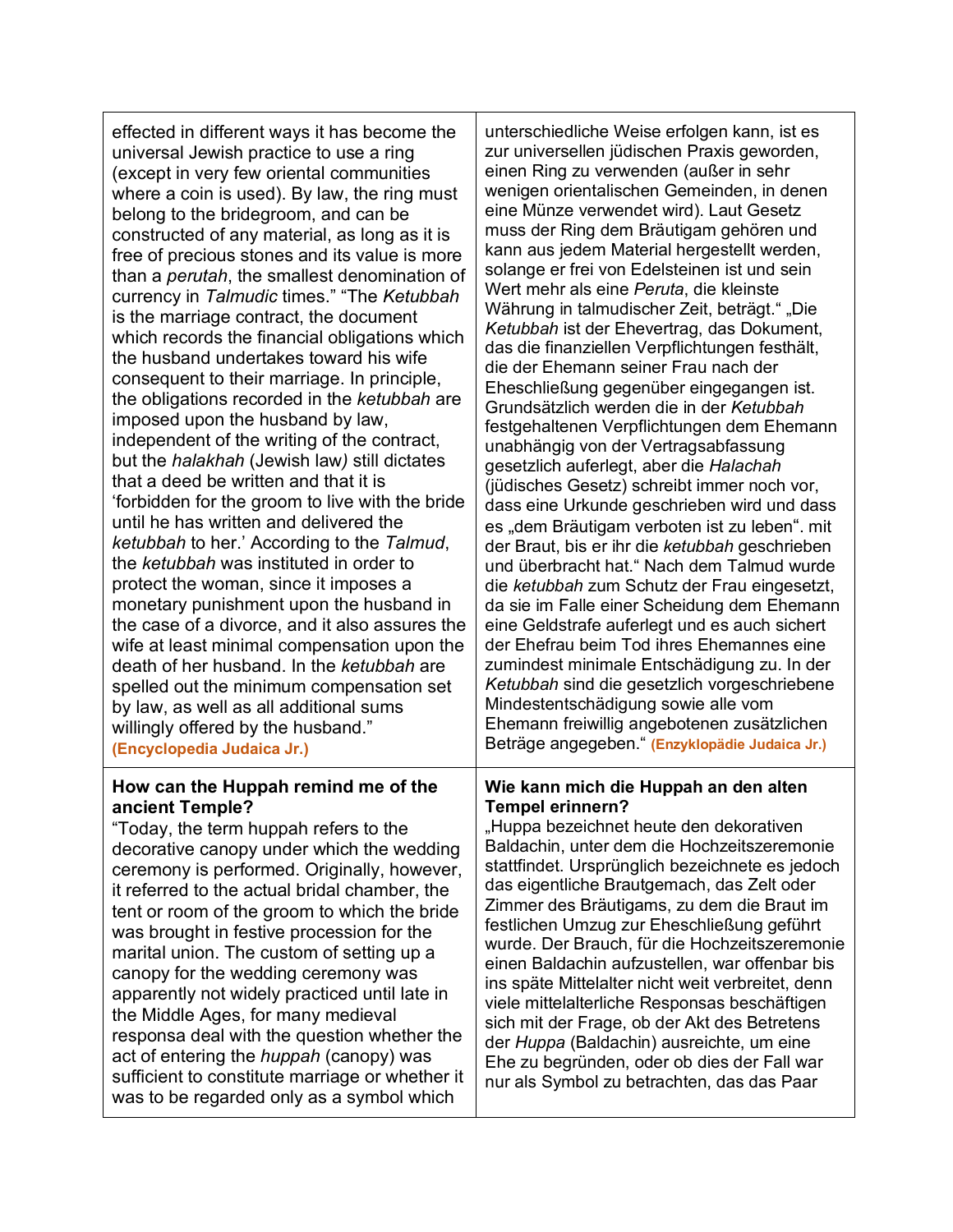| would still require the couple to retire in<br>privacy (as in today's practice of <i>yihud</i> ; see<br>above). The Talmud relates that there was<br>an ancient custom to make staves of the<br>huppah from a cedar and a pine tree planted<br>specifically for this purpose at the birth of a<br>male and female child respectively. In<br>medieval France, it was customary for the<br>groom to cover the bride's head with his tallit<br>as a symbol of sheltering her; and in<br>modern-day Israel, for weddings of soldiers<br>on active duty, it is not unusual to see a<br>huppah constructed of a <i>tallit</i> supported by<br>four rifles held by friends of the bride and<br>groom." (Encyclopedia Judaica Jr.) The tallit is<br>a reminder of the ancient Temple where<br>marriages were done by the Priests.<br>"Generally, the <i>huppah</i> is erected inside the<br>synagogue or the hall where the wedding is<br>to take place, but among Orthodox Jews, the<br>preferred custom is to erect the <i>huppah</i><br>outside, or at least in a spot open to the sky,<br>underneath the stars, because of God's<br>assurance to Abraham that He would make<br>his descendants 'as numerous as the stars<br>of the heavens' (Genesis 22:17)"<br>(Encyclopedia Judaica Jr.) | immer noch dazu zwingen würde, sich in<br>Privatsphäre zurückzuziehen (wie in der<br>heutigen Yihud-Praxis; siehe oben). Der<br>Talmud berichtet, dass es einen alten Brauch<br>gab, Stäbe der Huppa aus einer Zeder und<br>einer Kiefer herzustellen, die speziell zu<br>diesem Zweck bei der Geburt eines<br>männlichen bzw. weiblichen Kindes gepflanzt<br>wurden. Im mittelalterlichen Frankreich war es<br>üblich, dass der Bräutigam den Kopf der Braut<br>mit seinem Tallit bedeckte, um sie zu<br>beschützen; und im heutigen Israel ist es bei<br>Hochzeiten von Soldaten im aktiven Dienst<br>nicht ungewöhnlich, eine Huppa aus einem<br>Tallit zu sehen, die von vier Gewehren<br>getragen wird, die von Freunden des<br>Brautpaares gehalten werden." (Enzyklopädie<br>Judaica Jr.) Der Tallit erinnert an den alten<br>Tempel, in dem die Priester Ehen geschlossen<br>haben. "Im Allgemeinen wird die Huppa in der<br>Synagoge oder im Saal errichtet, in dem die<br>Hochzeit stattfinden soll, aber unter orthodoxen<br>Juden ist es der bevorzugte Brauch, die Huppa<br>draußen oder zumindest an einem zum<br>Himmel offenen Ort unter den Sternen zu<br>errichten," weil Gott Abraham versichert hatte,<br>dass er seine Nachkommen , so zahlreich wie<br>die Sterne am Himmel' machen würde (1. Mose<br>22:17) " (Enzyklopädie Judaica Jr.) |
|----------------------------------------------------------------------------------------------------------------------------------------------------------------------------------------------------------------------------------------------------------------------------------------------------------------------------------------------------------------------------------------------------------------------------------------------------------------------------------------------------------------------------------------------------------------------------------------------------------------------------------------------------------------------------------------------------------------------------------------------------------------------------------------------------------------------------------------------------------------------------------------------------------------------------------------------------------------------------------------------------------------------------------------------------------------------------------------------------------------------------------------------------------------------------------------------------------------------------------------------------------------------------------------|-----------------------------------------------------------------------------------------------------------------------------------------------------------------------------------------------------------------------------------------------------------------------------------------------------------------------------------------------------------------------------------------------------------------------------------------------------------------------------------------------------------------------------------------------------------------------------------------------------------------------------------------------------------------------------------------------------------------------------------------------------------------------------------------------------------------------------------------------------------------------------------------------------------------------------------------------------------------------------------------------------------------------------------------------------------------------------------------------------------------------------------------------------------------------------------------------------------------------------------------------------------------------------------------------------------------------------------------------------------------|
| What marriage clothing reminders relate<br>to the ancient Temple?<br>In some Jewish circles, a special garment is<br>worn in remembrance of repentance and<br>represents the purity of the covenant of<br>marriage. It is also used to clothe the dead.<br>It is called the Kitel in Yiddish meaning<br>"gown" or garment. "In Ashkenazi tradition it<br>is not just the bride who wears white on her<br>wedding day. The groom, too, stands under<br>the canopy wearing his white kitel, or robe,<br>over his wedding finery. The day of their<br>marriage is a solemn one for the bride and<br>groom. They pray that their past sins will be<br>forgiven, and they can start their life together<br>afresh. The white of their clothing<br>symbolizes the purity and the forgiveness of<br>sin for which they are hoping. For this                                                                                                                                                                                                                                                                                                                                                                                                                                                   | Welche Erinnerungen an Hochzeitskleidung<br>beziehen sich auf den alten Tempel?<br>In manchen jüdischen Kreisen wird ein<br>besonderes Gewand zur Erinnerung an die<br>Reue getragen und steht für die Reinheit des<br>Ehebundes. Es wird auch verwendet, um die<br>Toten zu kleiden. Auf Jiddisch wird es Kitel<br>genannt, was "Kleid" oder Kleidungsstück<br>bedeutet. "In der aschkenasischen Tradition<br>trägt nicht nur die Braut an ihrem Hochzeitstag<br>Weiß. Auch der Bräutigam steht unter dem<br>Baldachin und trägt sein weißes Kitel oder<br>Gewand über seinem Hochzeitskleid. Der<br>Hochzeitstag ist für das Brautpaar ein<br>feierlicher Tag. Sie beten, dass ihre<br>vergangenen Sünden vergeben werden und<br>sie ihr gemeinsames Leben neu beginnen<br>können. Das Weiß ihrer Kleidung symbolisiert<br>die Reinheit und die Vergebung der Sünden,<br>auf die sie hoffen. Aus diesem Grund wird ein                                                                                                                                                                                                                                                                                                                                                                                                                                        |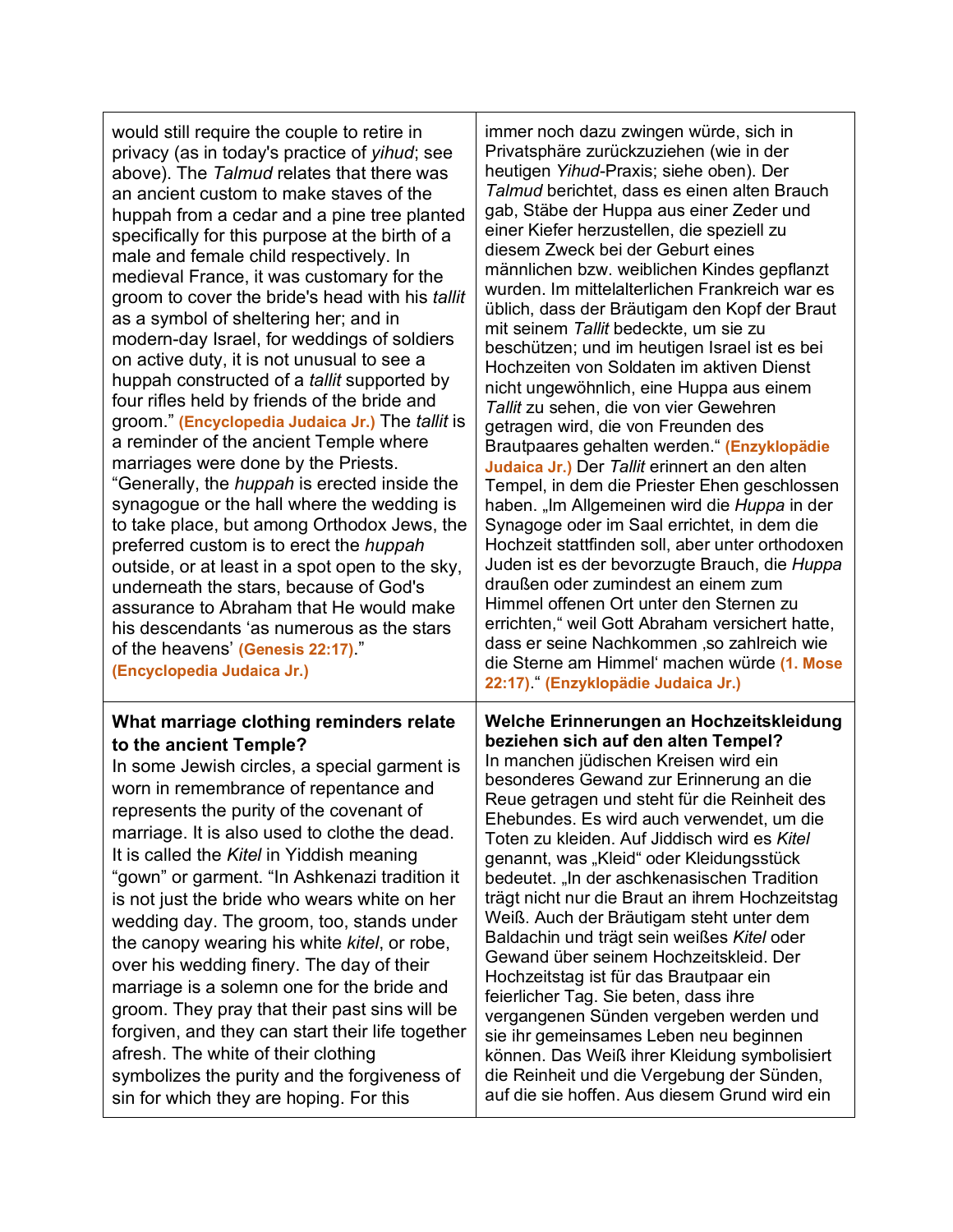| reason a similar garment is used to clothe<br>the dead for burial. The kitel therefore also<br>serves to remind the wearer of how brief life<br>is, and of the necessity for atonement."<br>(Encyclopedia Judaica Jr.)                                                                                                                                                                                                                                                                                                                                                                                                                                                                                                                                                                                                                                                                                                                                                                                                                                                                                                                                                                                                                                                                                                                                                                                                                                                                                                                                                                                                                                                                                                        | ähnliches Kleidungsstück verwendet, um die<br>Toten für die Bestattung zu kleiden. Der Kitel<br>dient daher auch dazu, den Träger daran zu<br>erinnern, wie kurz das Leben ist und an die<br>Notwendigkeit der Sühne." (Enzyklopädie<br>Judaica Jr.)                                                                                                                                                                                                                                                                                                                                                                                                                                                                                                                                                                                                                                                                                                                                                                                                                                                                                                                                                                                                                                                                                                                                                                                                                                                                                                                                                                                                                                                                                                                                                                                                                                                                             |
|-------------------------------------------------------------------------------------------------------------------------------------------------------------------------------------------------------------------------------------------------------------------------------------------------------------------------------------------------------------------------------------------------------------------------------------------------------------------------------------------------------------------------------------------------------------------------------------------------------------------------------------------------------------------------------------------------------------------------------------------------------------------------------------------------------------------------------------------------------------------------------------------------------------------------------------------------------------------------------------------------------------------------------------------------------------------------------------------------------------------------------------------------------------------------------------------------------------------------------------------------------------------------------------------------------------------------------------------------------------------------------------------------------------------------------------------------------------------------------------------------------------------------------------------------------------------------------------------------------------------------------------------------------------------------------------------------------------------------------|----------------------------------------------------------------------------------------------------------------------------------------------------------------------------------------------------------------------------------------------------------------------------------------------------------------------------------------------------------------------------------------------------------------------------------------------------------------------------------------------------------------------------------------------------------------------------------------------------------------------------------------------------------------------------------------------------------------------------------------------------------------------------------------------------------------------------------------------------------------------------------------------------------------------------------------------------------------------------------------------------------------------------------------------------------------------------------------------------------------------------------------------------------------------------------------------------------------------------------------------------------------------------------------------------------------------------------------------------------------------------------------------------------------------------------------------------------------------------------------------------------------------------------------------------------------------------------------------------------------------------------------------------------------------------------------------------------------------------------------------------------------------------------------------------------------------------------------------------------------------------------------------------------------------------------|
| How does a religious marriage follow a<br>secular one?<br>Another interesting similarity to Latter-day<br>Saint practice is the significance of a proper<br>ritual marriage in the faith, even though a<br>secular marriage has already been<br>performed. "A convert to Judaism is<br>considered a new-born child, and, from the<br>halakhic point of view, he has no father or<br>mother. Thus, if a whole family converts, the<br>children and the parents start their lives as<br>Jews with no legal relationship. Because of<br>this state of affairs, converts are always<br>named as though they were the sons of<br>Abraham, the first Jew. A husband and wife<br>who convert must also have another<br>wedding ceremony in order to be married<br>under Jewish law." (Encyclopedia Judaica Jr.)<br>The holiness of marriage is a major part of<br>the beliefs of both the Jews and members of<br>The Church of Jesus Christ of Latter-day<br>Saints. "The primary restriction of sexual<br>activity in Jewish law is that it should take<br>place within marriage, as an expression of<br>love between husband and wife as well as<br>out of a desire to fulfill God's<br>commandments. An element of holiness is<br>added by the laws of niddah (separation<br>during the period of menstruation, which<br>ensure that the couple does not indulge in<br>sex on impulse but rather directs the act to<br>holiness." (Encyclopedia Judaica Jr.) Marriage<br>is one of the greatest covenants God has<br>given to man. The sanctity of marriage in<br>evident in the Bible. The traditions of both<br>Jews and Latter-day Saints similarly uphold<br>the precious responsibilities and blessings of<br>this covenant. | Wie folgt eine religiöse Ehe auf eine<br>säkulare?<br>Eine weitere interessante Ähnlichkeit mit der<br>Praxis der Mitglieder de Kirche Jesu Christi<br>der Heiligen der Letzten Tage ist die<br>Bedeutung einer richtigen rituellen Ehe im<br>Glauben, obwohl bereits eine weltliche Ehe<br>geschlossen wurde. "Ein Konvertit zum<br>Judentum gilt als neugeborenes Kind und hat<br>aus halachischer Sicht weder Vater noch<br>Mutter. Wenn also eine ganze Familie<br>konvertiert, beginnen die Kinder und die Eltern<br>ihr Leben als Juden ohne Rechtsbeziehung.<br>Aufgrund dieser Sachlage werden Bekehrte<br>immer so genannt, als wären sie die Söhne<br>Abrahams, des ersten Juden. Ein Ehepaar, das<br>konvertiert, muss auch eine weitere<br>Hochzeitszeremonie abhalten, um nach<br>jüdischem Recht verheiratet zu werden."<br>(Encyclopedia Judaica Jr.) Die Heiligkeit der<br>Ehe ist ein wesentlicher Bestandteil des<br>Glaubens sowohl der Juden als auch der<br>Mitglieder der Kirche Jesu Christi der Heiligen<br>der Letzten Tage. "Die primäre Einschränkung<br>der sexuellen Aktivität im jüdischen Gesetz ist,<br>dass sie innerhalb der Ehe stattfinden soll, als<br>Ausdruck der Liebe zwischen Mann und Frau<br>sowie aus dem Wunsch heraus, Gottes Gebote<br>zu erfüllen. Ein Element der Heiligkeit wird<br>durch die Gesetze der Niddah hinzugefügt<br>(Trennung während der Periode der<br>Menstruation), die sicherstellen, dass das Paar<br>nicht aus Impulsen dem Sex nachgibt, sondern<br>den Akt auf Heiligkeit ausrichtet."<br>(Encyclopedia Judaica Jr.) Die Ehe ist eine von<br>die größten Bündnisse, die Gott dem<br>Menschen gegeben hat Die Heiligkeit der Ehe<br>ist in der Bibel offensichtlich Die<br>Überlieferungen sowohl der Juden als auch der<br>Heiligen der Letzten Tage halten die kostbaren<br>Verantwortlichkeiten und Segnungen dieses<br>Bundes gleichermaßen aufrecht. |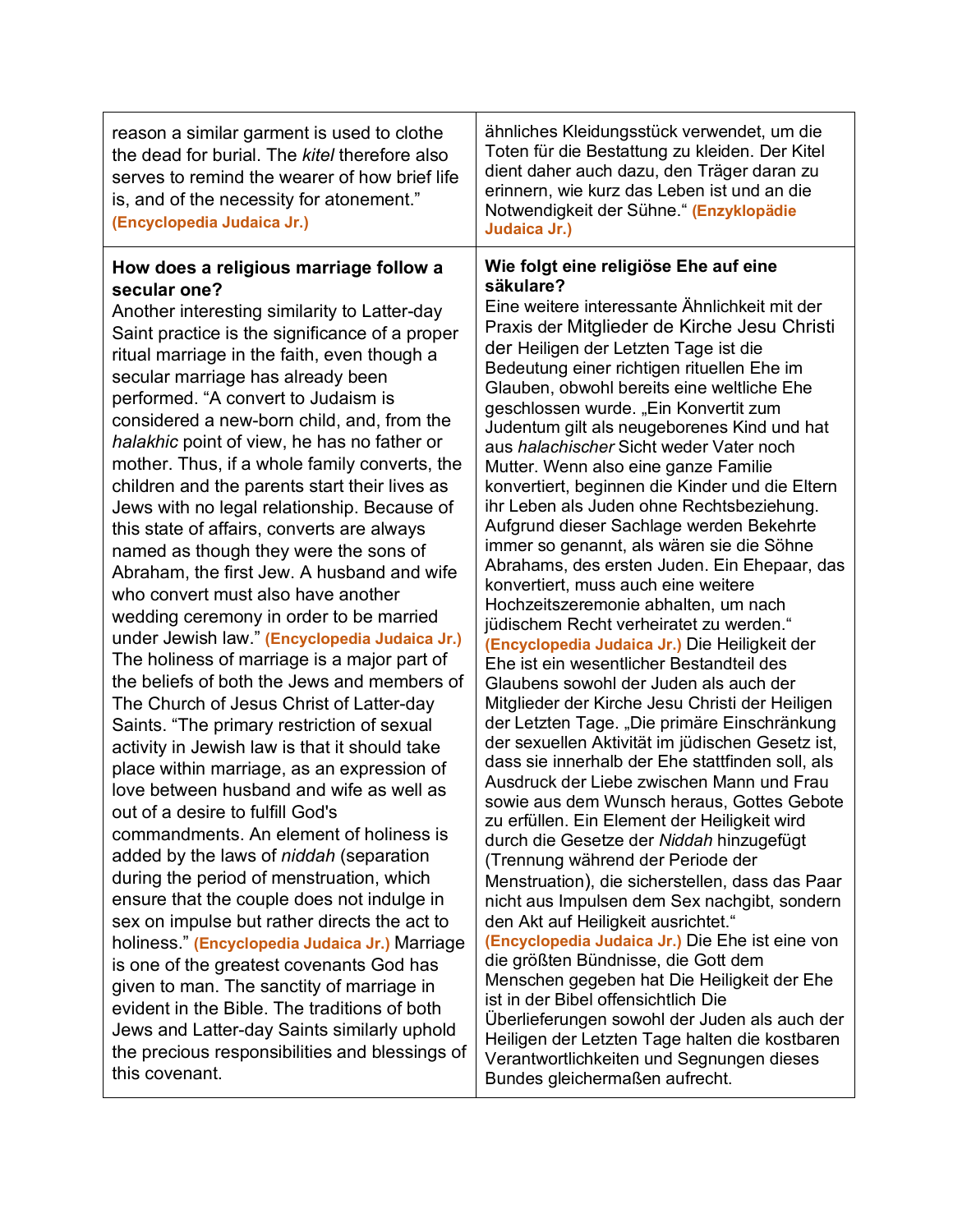# **What restrictions were there for ancient priesthood holders?**

Ancient priestly callings and functions were limited to certain people. There were also priestly functions that were carried out for women, by priestly women. In the last Jerusalem temple, there was a separate entrance for priestly women. The revelation limiting restriction on some people is evidence of "living revelations" to the Prophet and Apostles of today. "We are not accustomed to speaking of women having the authority of the priesthood in their Church callings, but what other authority can it be? When a woman—young or old—is set apart to preach the gospel as a full-time missionary, she is given priesthood authority to perform a priesthood function. The same is true when a woman is set apart to function as an officer or teacher in a Church organization under the direction of one who holds the keys of the priesthood. Whoever functions in an office or calling received from one who holds priesthood keys exercises priesthood authority in performing her or his assigned duties." **(President Dallin H. Oaks, General Conference, April 2014)** Anciently, "Levites were entitled to serve at the sanctuary as assistants to the priests. Their duties included serving as custodians of the sanctuary, as musicians, judges, scribes and teachers." **(Encyclopedia Judaica, Jr.)** The center of the Lord's Temple was curtained because of its sacredness, a courtyard where the Prophet could converse with the Lord. As mentioned previously, the Children of Israel lived in a "camp" that was divided into three sections: the people, the Levites and the Lord.

### **What was included in ancient priestly assignments?**

"Genealogies of individual families seem to have been based on oral (spoken) tradition. In the period of the return to Zion (fifth to fourth century B.C.E.) it became especially important to prove the lineage of

## **Welche Einschränkungen gab es für Träger des alten Priestertums?**

Alte priesterliche Berufungen und Funktionen waren auf bestimmte Personen beschränkt. Es gab auch priesterliche Funktionen, die von Priesterinnen für Frauen ausgeübt wurden. Im letzten Jerusalemer Tempel gab es einen separaten Eingang für Priesterfrauen. Die Beschränkung der Offenbarung auf manche Menschen ist ein Beweis für "lebendige Offenbarungen" an den Propheten und die Apostel von heute. "Wir sind es nicht gewohnt, von Frauen zu sprechen, die in ihren Berufungen in der Kirche die Vollmacht des Priestertums haben, aber welche andere Vollmacht kann das sein? Wenn eine Frau – ob jung oder alt – als Vollzeitmissionarin eingesetzt wird, um das Evangelium zu predigen, erhält sie die Priestertumsvollmacht, eine Priestertumsfunktion auszuüben. Dasselbe gilt, wenn eine Frau als Beamtin oder Lehrerin in einer kirchlichen Organisation unter der Leitung einer Person eingesetzt wird, die die Schlüssel des Priestertums trägt. Wer ein Amt oder eine Berufung ausübt, die von einem Inhaber der Priestertumsschlüssel empfangen wird, übt die Priestertumsvollmacht bei der Erfüllung der ihm übertragenen Aufgaben aus." **(Präsident Dallin H. Oaks, Generalkonferenz, April 2014)** In alter Zeit "waren Leviten berechtigt, im Heiligtum als Assistenten der Priester zu dienen. Zu ihren Aufgaben gehörte es, als Hüter des Heiligtums, als Musiker, Richter, Schriftgelehrte und Lehrer zu dienen." **(Encyclopedia Judaica, Jr.)** Das Zentrum des Tempels des Herrn war wegen seiner Heiligkeit verhangen, ein Hof, in dem der Prophet mit dem Herrn sprechen konnte. Wie bereits erwähnt, lebten die Kinder Israels in einem "Lager", das in drei Abschnitte unterteilt war: das Volk, die Leviten und der Herr.

### **Was war in den alten priesterlichen Aufgaben enthalten?**

"Genealogien einzelner Familien scheinen auf mündlicher (gesprochener) Überlieferung zu beruhen. Während der Rückkehr nach Zion (fünftes bis viertes Jahrhundert v.u.Z.) Auch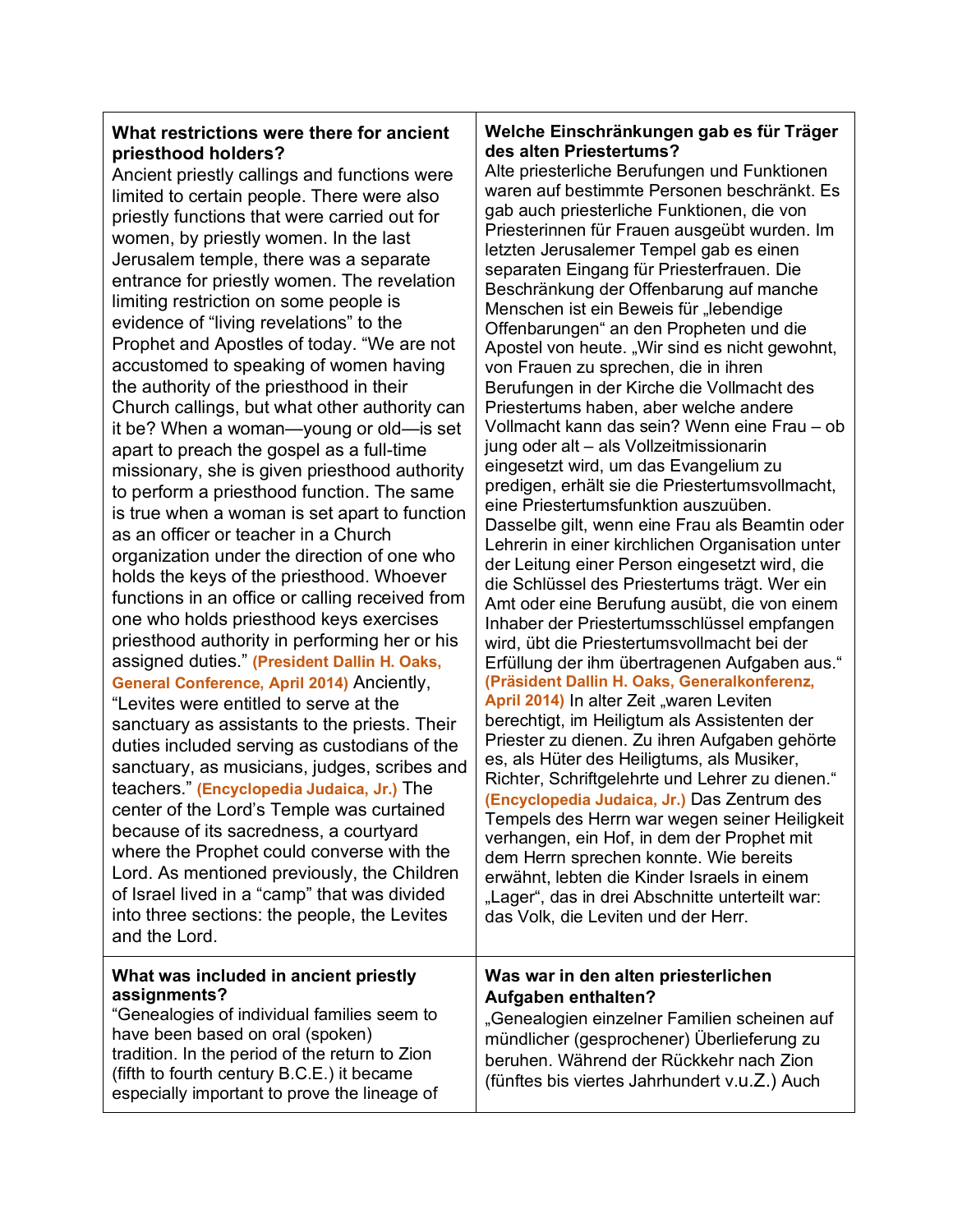the priests and Levites, for without such proof of priestly descent, claimants could not qualify for service in the Temple or the priestly privileges. Other families were also keen to have proof of descent in order to justify claims to abandoned family property." "In the period of the Second Temple purity of descent was important chiefly for the *kohanim* (priests) and for those Israelite families who claimed the right of their daughters to marry *kohanim*." "Since the various offices in the Temple service passed from father to son, the purity of those families whose priestly roles were known by long tradition was beyond question." ""But Judaism never claimed that wisdom was the monopoly of prominent families ('A learned bastard takes precedence over an uneducated high priest'– **(Mishnah, Horayot 3:8)**. Indeed, some sages were even said to have been descended from evil gentiles who repented their ways and became good Jews. However, purity of blood did play a part in the fight for political power between prominent rival Jewish families. Thus, the Hasmoneans, who had to defend themselves against the contention that only descendants of David could rule, in turn questioned the purity of David's blood, in view of his descent from Ruth the Moabite. According to the third century Christian historian Africanus, King Herod forged for himself a descent from David, having first destroyed the genealogical records in the Temple." "After the destruction of the Temple in 70 C.E. the kohanim clung to their lineage as the only remaining symbol of their past glory. Babylonian Jewry considered that the purity of its descent was of a higher order than that of *Erez* Israel, basing its claim on the tradition that all whose lineage was in doubt had returned to Israel with Ezra. With the Temple no longer in existence, genealogy lost much of its meaning and became merely a symbol of social status. In the Middle Ages some sages, such as Rashi and his grandsons Jacob b. Meir Tam and Samuel ben Meir, was claimed to

andere Familien legten Wert auf einen Abstammungsnachweis, um Ansprüche auf verlassenes Familieneigentum zu rechtfertigen." "In der Zeit des Zweiten Tempels war die Reinheit der Abstammung vor allem für die *kohanim* (Priester) und für die israelitischen Familien wichtig, die das Recht ihrer Töchter beanspruchten, *Kohanim* zu heiraten." "Da die verschiedenen Ämter im Tempeldienst vom Vater auf den Sohn übergegangen sind, stand die Reinheit der Familien, deren priesterliche Rolle seit langer Tradition bekannt war, außer Frage." "Aber das Judentum hat nie behauptet, dass Weisheit das Monopol prominenter Familien sei ("Ein gelehrter Bastard hat Vorrang vor einem ungebildeten Hohepriester" – **(Mischna, Horayot 3:8)**. Tatsächlich heißt es sogar, dass einige Weise vom Bösen abstammen Nichtjuden, die ihre Wege bereuten und gute Juden wurden. Die Reinheit des Blutes spielte jedoch eine Rolle im Kampf um die politische Macht zwischen prominenten rivalisierenden jüdischen Familien. So mussten sich die Hasmonäer gegen die Behauptung wehren, dass nur Nachkommen Davids Die Herrschaft stellte ihrerseits die Reinheit von Davids Blut in Frage, da er von Ruth der Moabiterin abstammte. Laut dem christlichen Historiker Africanus aus dem 3. Nach der Zerstörung des Tempels im Jahr 70 n. Chr. hielten die Kohanim an ihrer Abstammung als einziges verbliebenes Symbol ihres vergangenen Ruhms fest. Das babylonische Judentum war der Ansicht, dass die Reinheit seiner Abstammung von a höhere Ordnung als die von Erez Israel, wobei ihre Behauptung auf der Tradition beruht, dass alle, deren Abstammung zweifelhaft war, mit Esra nach Israel zurückgekehrt waren. Da der Tempel nicht mehr existierte, verlor die Genealogie viel von ihrer Bedeutung und wurde nur noch ein Symbol des sozialen Status. Im Mittelalter einige Weise, wie Raschi und seine Enkel Jacob b. Meir Tam und Samuel ben Meir sollen Davidischer Abstammung gewesen sein. Ab dem 12. Jahrhundert gewann in Mittel- und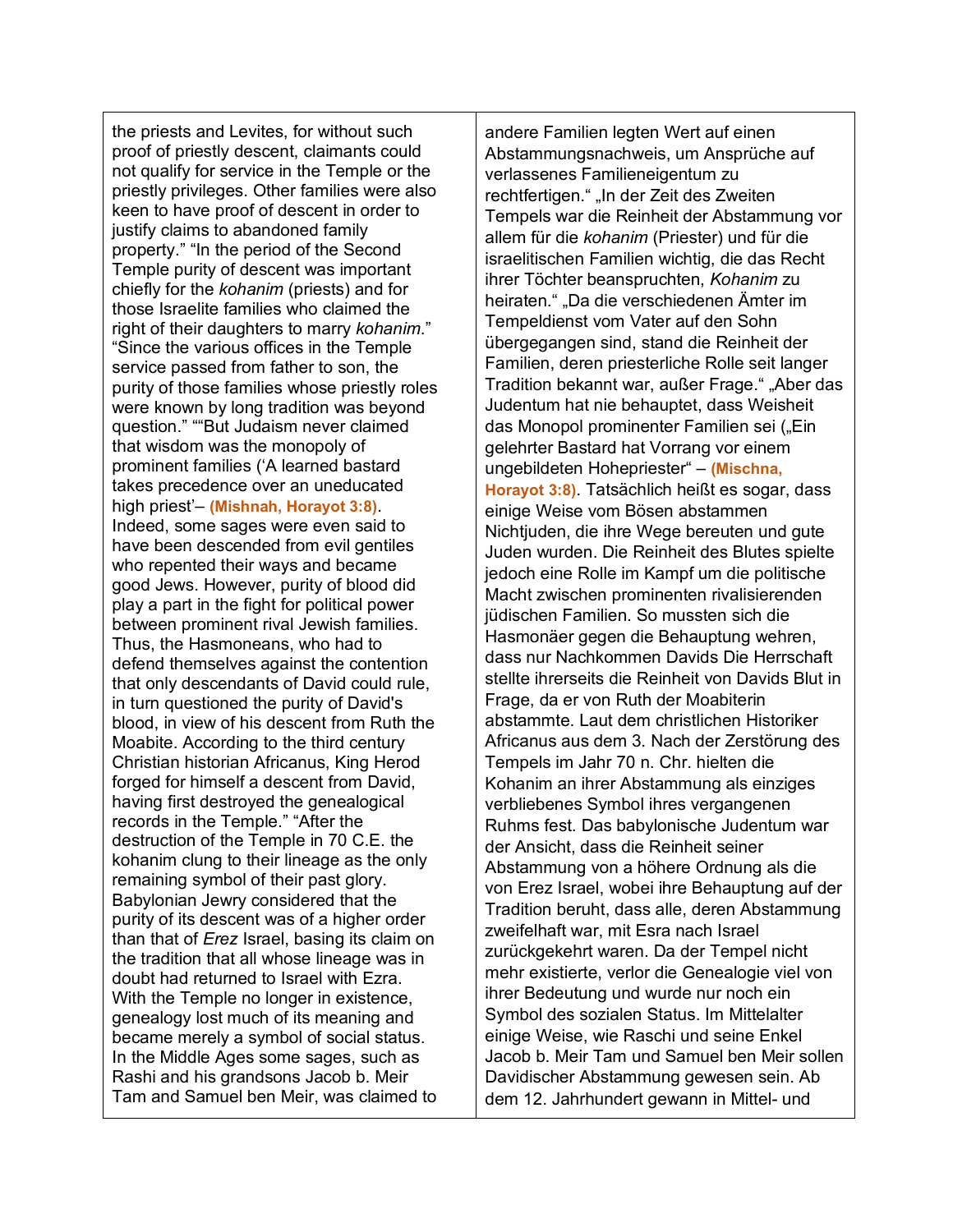| have been of Davidic descent. From the<br>12th century on in Central and Eastern<br>Europe the question of good birth (known<br>as yihus) became increasingly important<br>with regard to arranging marriages. By the<br>19th century in Germany great pains were<br>taken to prove how deep were the Jewish<br>community's roots in the locality, and much<br>material was published on the subject."<br>(Encyclopedia Judaica Jr.)                                                                                                                                                                                                                                                                                                                                                                                                                                                                                                                                                                                                                                                                                                                                                                                                                                                                                                                                                                                                                                                                                                                                                                   | Osteuropa die Frage der guten Geburt (sog.<br>yihus) bei der Gestaltung von Ehen<br>zunehmend an Bedeutung. Im 19. Jahrhundert<br>wurden in Deutschland große Anstrengungen<br>unternommen, um zu beweisen, wie tief die<br>Verwurzelung der jüdischen Gemeinde im Ort<br>war, und es wurde viel Material zu diesem<br>Thema veröffentlicht." (Enzyklopädie Judaica<br>Jr.)                                                                                                                                                                                                                                                                                                                                                                                                                                                                                                                                                                                                                                                                                                                                                                                                                                                                                                                                                                                                                                                                                                                                                                                                                                                                                                                                                                                           |
|--------------------------------------------------------------------------------------------------------------------------------------------------------------------------------------------------------------------------------------------------------------------------------------------------------------------------------------------------------------------------------------------------------------------------------------------------------------------------------------------------------------------------------------------------------------------------------------------------------------------------------------------------------------------------------------------------------------------------------------------------------------------------------------------------------------------------------------------------------------------------------------------------------------------------------------------------------------------------------------------------------------------------------------------------------------------------------------------------------------------------------------------------------------------------------------------------------------------------------------------------------------------------------------------------------------------------------------------------------------------------------------------------------------------------------------------------------------------------------------------------------------------------------------------------------------------------------------------------------|-----------------------------------------------------------------------------------------------------------------------------------------------------------------------------------------------------------------------------------------------------------------------------------------------------------------------------------------------------------------------------------------------------------------------------------------------------------------------------------------------------------------------------------------------------------------------------------------------------------------------------------------------------------------------------------------------------------------------------------------------------------------------------------------------------------------------------------------------------------------------------------------------------------------------------------------------------------------------------------------------------------------------------------------------------------------------------------------------------------------------------------------------------------------------------------------------------------------------------------------------------------------------------------------------------------------------------------------------------------------------------------------------------------------------------------------------------------------------------------------------------------------------------------------------------------------------------------------------------------------------------------------------------------------------------------------------------------------------------------------------------------------------|
| What example of "living revelation" also<br>occurred in the Meridian of Times?<br>Gentiles being able to become full covenant<br>members at the time of the Apostle and<br>Prophet Peter was similar to "all worthy<br>people" receiving the priesthood (or to be<br>blessed by priesthood functions) at the time<br>of President and Prophet Spencer W.<br>Kimball. "Priesthood limitation on blacks was<br>changed by revelation. The things of God<br>cannot be understood by the spirit of men. It<br>is impossible to always measure and weigh<br>all spiritual things by man's yardstick or<br>scales. Admittedly, our direct and positive<br>information is limited. I have wished the Lord<br>had given us a little more clarity in the<br>matter. But for me, it is enough. The<br>prophets for 133 years of the existence of<br>the Church have maintained the position of<br>the prophet of the Restoration that the Negro<br>could not hold the priesthood nor have the<br>temple ordinances which are preparatory for<br>exaltation. I believe in the living prophets as<br>much or almost more than the dead ones.<br>They are here to clarify and reaffirm. I have<br>served with and under three of them. The<br>doctrine or policy has not varied in my<br>memory. I know it could. I know the Lord<br>could change his policy and release the ban<br>and forgive the possible error which brought<br>about the deprivation. If the time comes, that<br>he will do, I am sure. These smart members<br>who would force the issue, and there are<br>many of them, cheapen the issue and | Welches Beispiel für "lebendige<br>Offenbarung" kam auch im Meridian der<br>Zeiten vor?<br>Dass Nichtjuden zur Zeit des Apostels und<br>Propheten Petrus volle Bundesmitglieder<br>werden konnten, war vergleichbar mit "allen<br>würdigen Menschen", die zur Zeit des<br>Präsidenten und Propheten Spencer W.<br>Kimball das Priestertum erhielten (oder durch<br>Priestertumsfunktionen gesegnet wurden). "Die<br>Beschränkung des Priestertums für Schwarze<br>wurde durch Offenbarung geändert. Die Dinge<br>Gottes können vom Geist der Menschen nicht<br>verstanden werden. Es ist unmöglich, alle<br>geistigen Dinge immer mit dem Maßstab oder<br>der Waage des Menschen zu messen und zu<br>wiegen. Zugegeben, unsere direkten und<br>positiven Informationen sind begrenzt. Ich hätte<br>mir gewünscht, dass der Herr uns in dieser<br>Angelegenheit ein wenig mehr Klarheit<br>gegeben hätte. Aber für mich reicht es. Die<br>Propheten haben seit 133 Jahren des<br>Bestehens der Kirche die Position des<br>Propheten der Wiederherstellung beibehalten,<br>dass der Neger weder das Priestertum tragen<br>noch die Tempelverordnungen haben könnte,<br>die für die Erhöhung vorbereiten. Ich glaube an<br>die lebenden Propheten genauso viel oder fast<br>mehr als an die toten. Sie sind hier, um zu<br>klären und zu bekräftigen. Ich habe mit und<br>unter drei von ihnen gedient. Die Doktrin oder<br>Politik hat sich in meiner Erinnerung nicht<br>geändert. Ich weiß, es könnte. Ich weiß, dass<br>der Herr seine Politik ändern und das Verbot<br>aufheben und den möglichen Fehler verzeihen<br>könnte, der zu der Entbehrung geführt hat.<br>Wenn die Zeit kommt, wird er es tun, da bin ich<br>mir sicher. Diese klugen Mitglieder, die das |